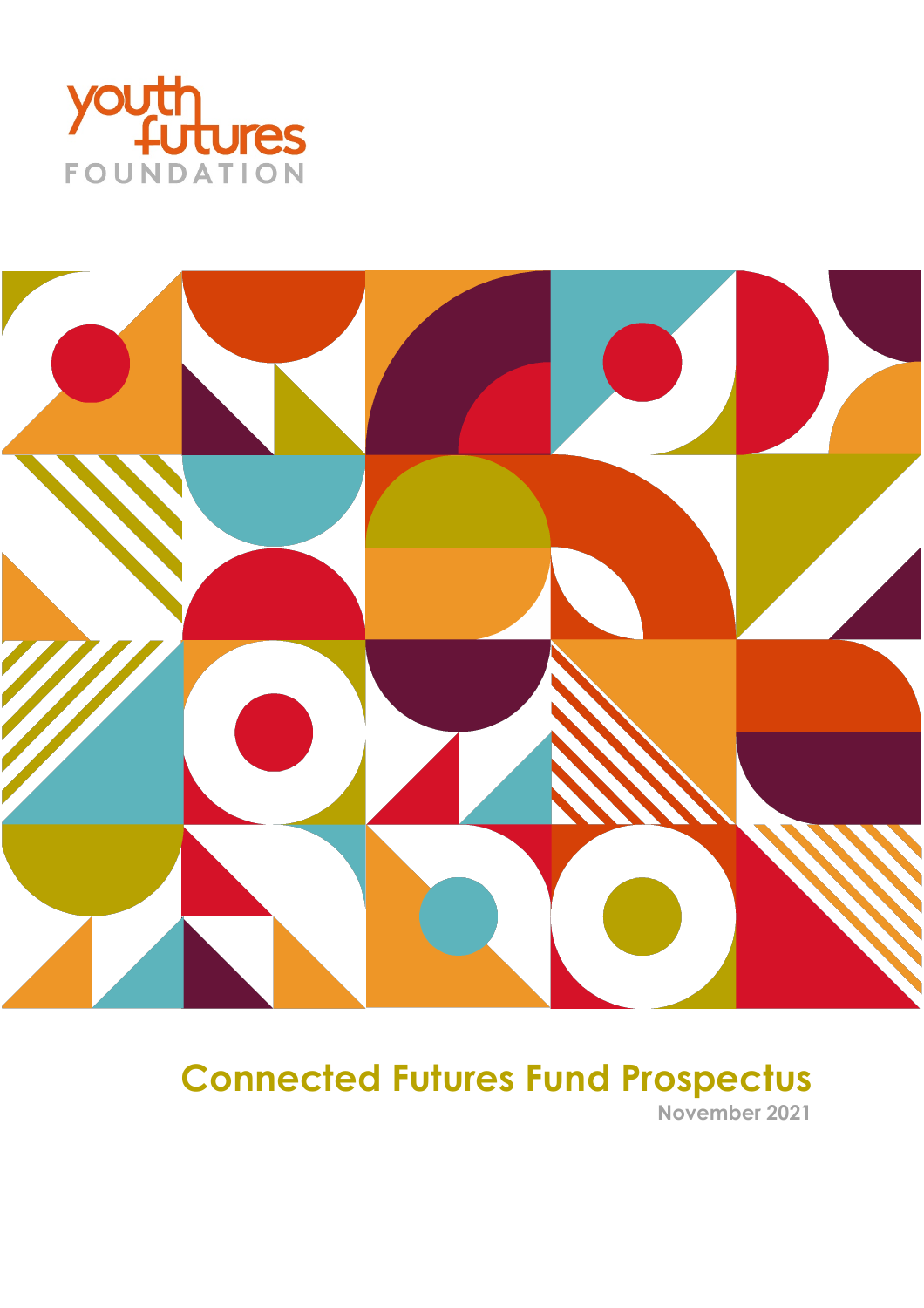

# **Contents**

#### **Overview**

| $\mathbf{1}$    | About Youth Futures Foundation                             | Page 3  |
|-----------------|------------------------------------------------------------|---------|
| $\overline{2}$  | What do you need to know?                                  | Page 4  |
| 3               | Connected Futures – what do we want to achieve?            | Page 6  |
| 4               | About the Connected Futures Fund – what will we fund?      | Page 9  |
| 5               | Our learning approach                                      | Page 12 |
|                 | <b>Funding guidelines</b>                                  |         |
| 6               | Connected Futures Fund criteria - what are we looking for? | Page 13 |
| 7               | What are our grant making principles and expectations?     | Page 18 |
|                 | <b>Application process</b>                                 |         |
| 8               | What types of organisations can apply?                     | Page 19 |
| 9               | What is the application process?                           | Page 20 |
| 10 <sup>°</sup> | How will decisions be made?                                | Page 21 |
| 11              | How do I apply?                                            | Page 23 |
| 12 <sup>2</sup> | Key dates                                                  | Page 24 |
| 13              | Further information and FAQs                               | Page 24 |
| 14              | Annexe: List of eligible local authority areas             | Page 25 |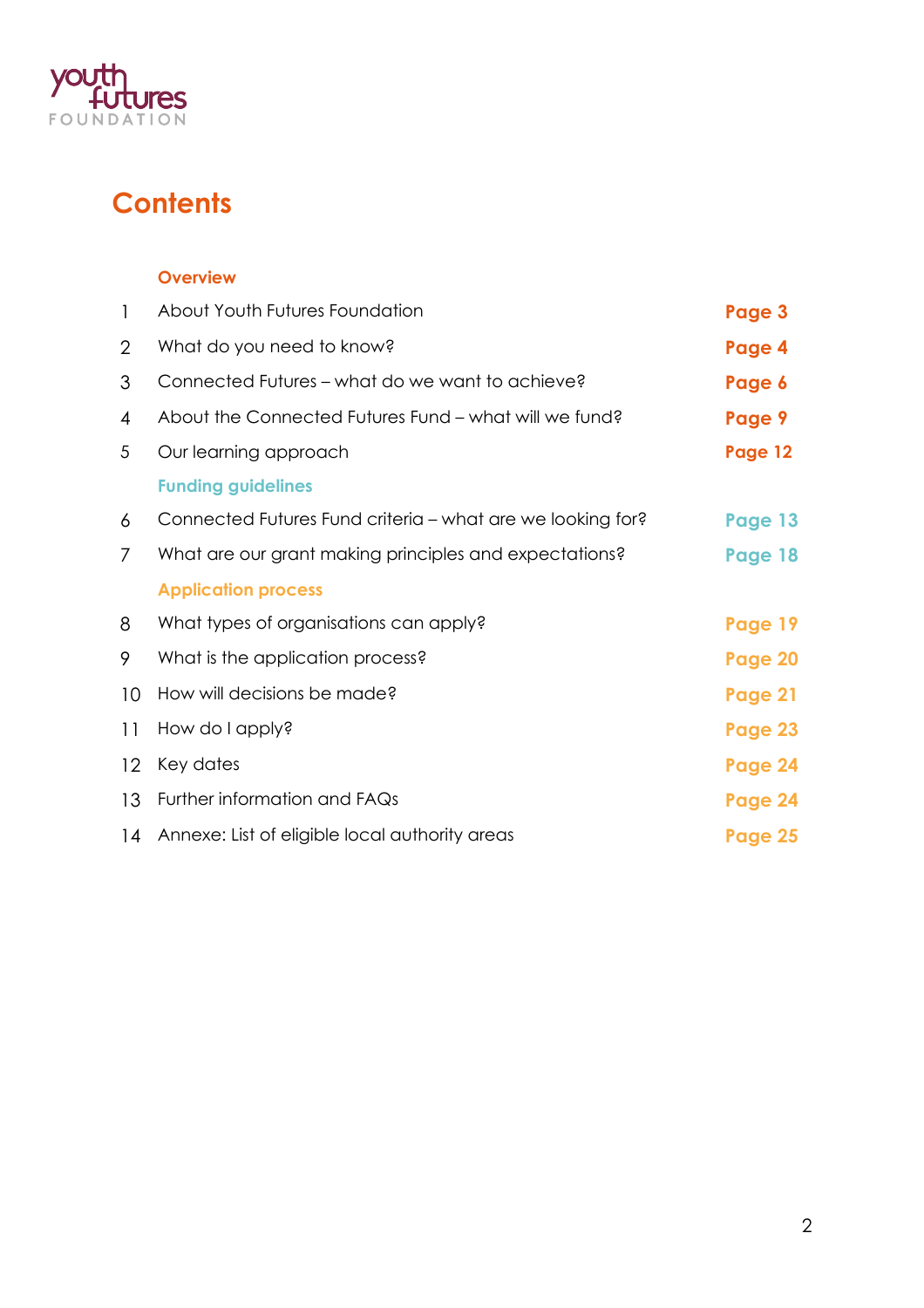

### **1. About Youth Futures Foundation**

[Youth Futures Foundation](https://youthfuturesfoundation.org/) is an independent not-for-profit organisation established in December 2019 to improve employment outcomes for young people from marginalised backgrounds.

When Youth Futures launched, youth unemployment was already at alarming levels. As we emerge from the pandemic, one in eight young people are still not in full-time education or employment. Meanwhile, long-term youth unemployment remains high at around 170,000 young people, with nearly half a million young people still looking for work. We know that young people with multiple disadvantages and lower qualifications are much more likely to become long-term unemployed.

The pandemic has highlighted and deepened disparities, with the most vulnerable young people facing the greatest barriers to securing good jobs.

#### **Vision and mission**

Our vision is a society where all young people have access to quality jobs. This includes:

- Equal employment opportunities for young people facing discrimination or disadvantage
- Fewer young people outside the labour market or in insecure work
- Improved progression pathways for young people

Our mission is to narrow the employment gap by [identifying what works](https://youthfuturesfoundation.org/our-work/identify/) and why, [investing in evidence](https://youthfuturesfoundation.org/our-work/invest/) generation and innovation, and [igniting a movement](https://youthfuturesfoundation.org/our-work/ignite/) for change.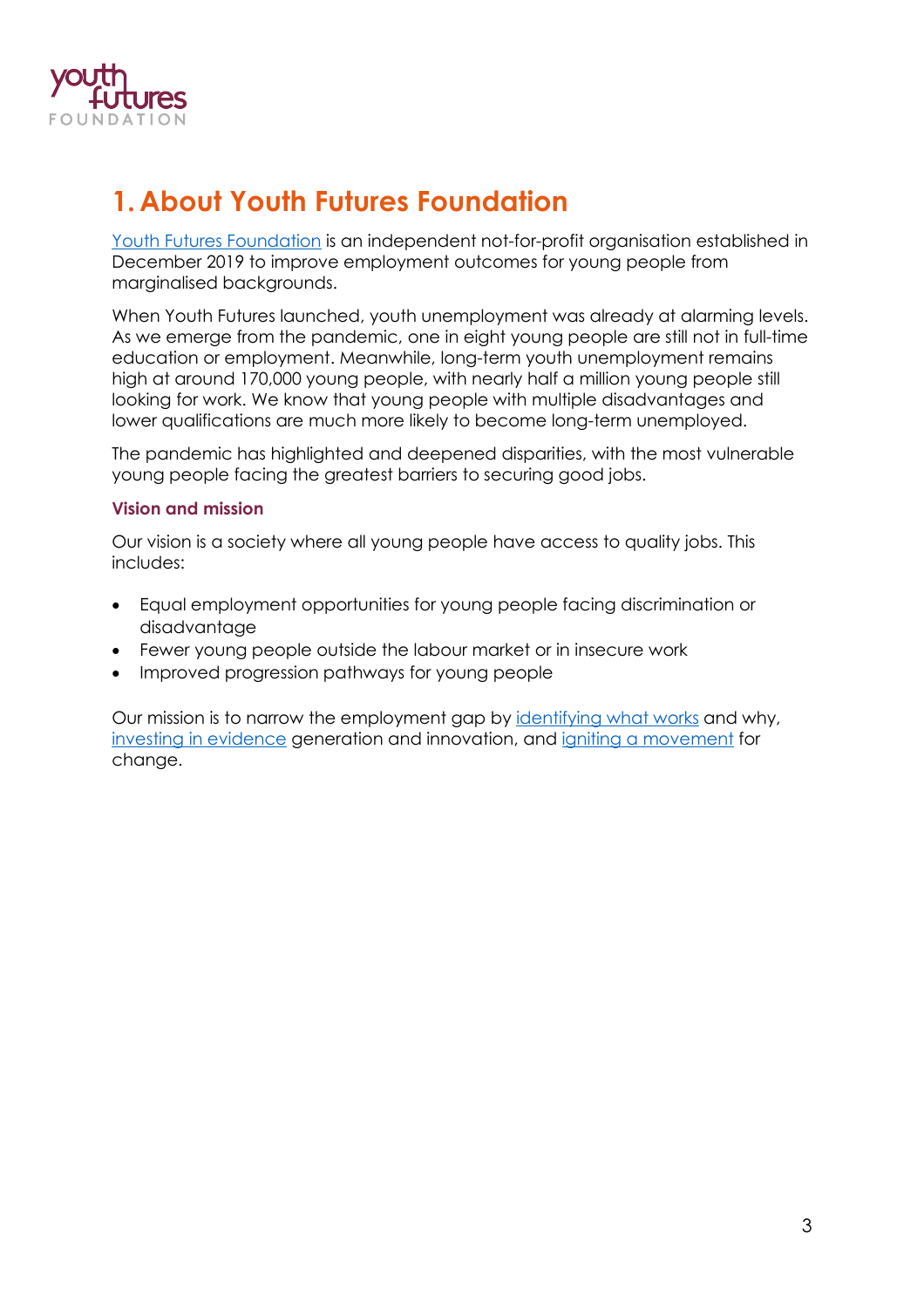

### **2. What do you need to know?**

This prospectus sets out the funding approach, criteria, rationale and process for our Connected Futures Fund. Please read it carefully as you consider whether to apply and as you develop your application.

The fund will have two phases (see Section 4 for more detail):

• **Phase 1** (June 2022–December 2023) – We will fund **6–8** partnerships to explore problems with employment support for young people facing disadvantage and mobilise local stakeholders around a shared ambition for change.

We will make grants of up to **£125,000** in Phase 1 for a period of **18 months**.

• **Phase 2** (January 2024 onwards) – We will then fund collective local efforts to deliver on these ambitions in **2–4** of the places supported during Phase 1.

We expect to make grants of up to **£1.5m** in Phase 2 for a period of **3–4 years** to selected places from Phase 1.

When we asked young people facing disadvantage about their experiences of employment support, they told us they want a more joined-up and consistent approach, so that they get the right help from the right services (from employment or education to health or housing, statutory or voluntary) at the right time.

We set up the Connected Futures Fund to encourage local collaborations to establish these kinds of approaches. We want to fund work that builds connections, aligns incentives and fills gaps so that young people facing disadvantage receive support. We also want to remove barriers in the way that support is currently provided, for example through anti-discriminatory or trauma-informed approaches.

We have not set specific outcomes for the fund. We want you to tell us about the problem you want to tackle, and why it matters. Section 3 explains what young people facing disadvantage told us and what we are looking for.

We have identified a list of eligible local authorities in England (see Annexe). All applications must cover an area within one of these – this doesn't have to cover the whole local authority. Section 6 gives further information about how we chose these areas.

We have also identified specific groups of young people who face the greatest disadvantage and discrimination in the labour market. All applications must tackle a problem that matters to at least one of these groups. See Section 6 for the full list.

We are seeking applications from partnerships of at least three organisations, including organisations with statutory responsibility for young people (such as local authorities or education providers), voluntary, community and social enterprises, and employers or employer bodies. All partners should be legally incorporated organisations, and at least one must have a turnover of at least £100,000pa and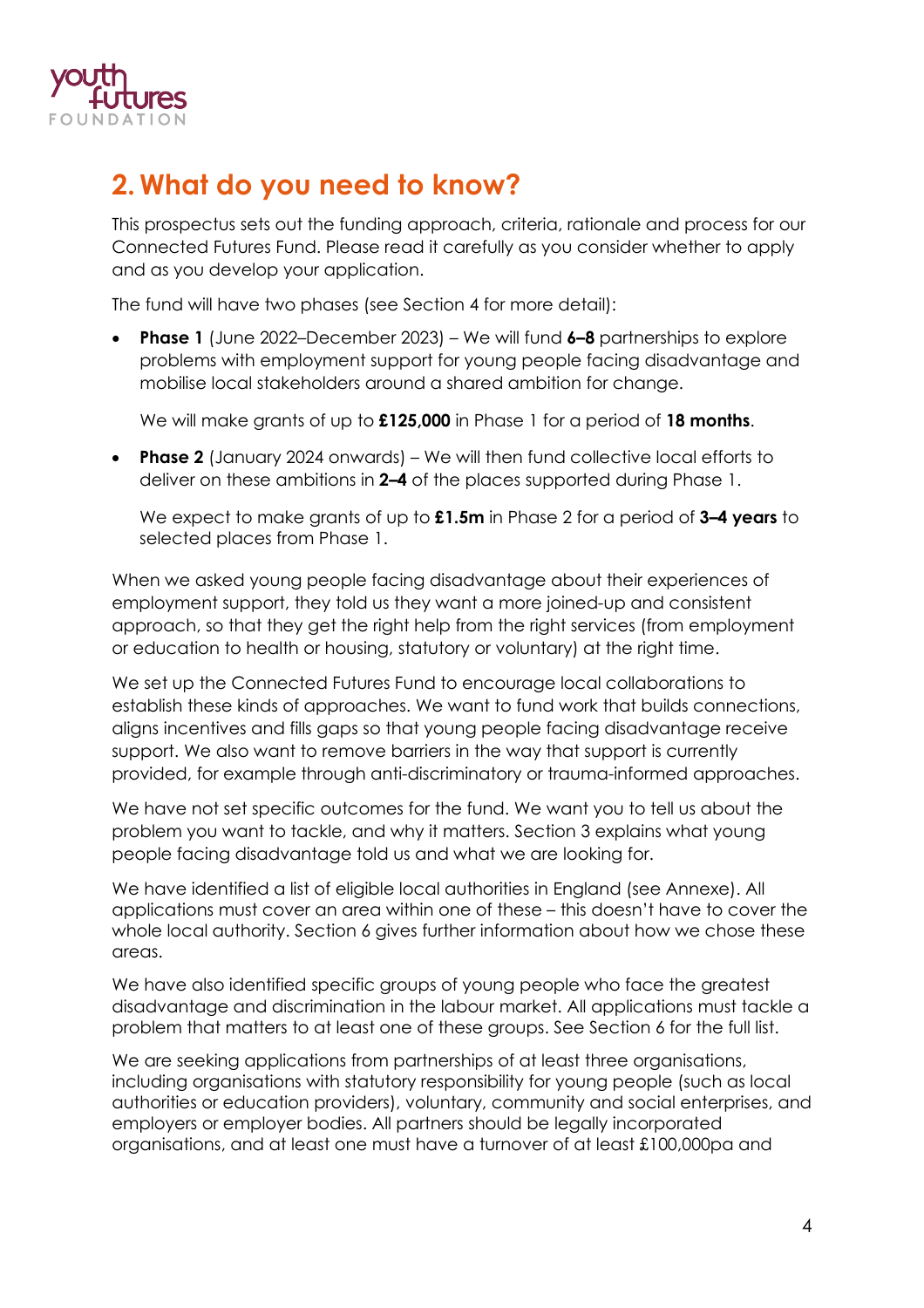

have been in operation for at least three years. Recognising that community-based organisations may often be smaller and have less power than other partners, we will ask you how you will ensure equity within the partnership, including a minimum budget allocation to the smallest organisation. Sections 6 and 8 give more detail on our partnership expectations.

In Phase 1, you should focus on bringing people together, with young people facing disadvantage in the lead, to explore the problem and develop a shared ambition for change. We do not expect applicants to offer fully developed solutions at this stage. If you are already delivering services that you think can solve the problem, we encourage you to think about how our funding can help you build on what you are already doing, for example developing new partnerships or spreading your vision. The funding in phase 1 is to support a process – it will not be tied to outcomes. Sections 4 and 6 explain more about the kinds of activities you might consider.

If you are interested and eligible to apply, you should tell us about the problem you want to tackle, the young people you will focus on and how you will involve them in designing the programme, your partnership and other relevant relationships, the process you will take, and the potential to achieve wider or more lasting change. Section 6 gives an overview of what we're looking for, and Sections 9 and 11 explain more about the application process.

Alongside this prospectus, we have published a set of [systems change case studies,](https://youthfuturesfoundation.org/wp-content/uploads/2021/11/Connected-Futures-Fund-systems-change-case-studies.pdf) which you may find a helpful illustration of the processes and principles we think are important. There are links to these case studies at relevant points throughout.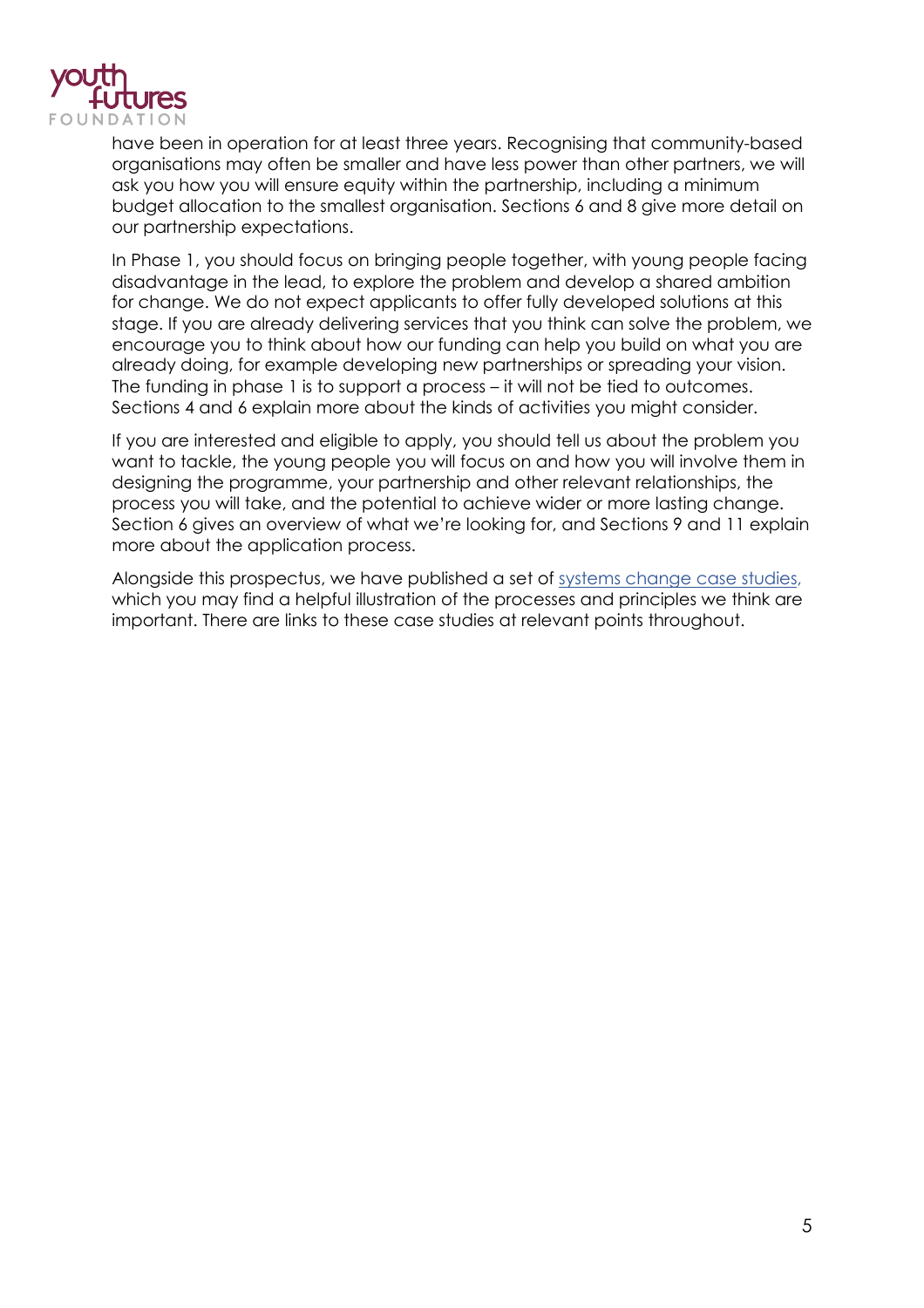

# **3.Connected Futures – what do we want to achieve?**

Too many young people are failed by services that don't take account of their circumstances, pull in different directions, or simply don't offer them what they need. We want these services and agencies to interact with each other to support young people to get good jobs.

Young people facing disadvantage have told us they want more joined-up and consistent help to find work.[1](#page-5-0) This isn't just about employment support – for some young people, education, health, social care, housing or criminal justice agencies may be just as important. They want to see charities, employers and public services working together. What matters to young people facing disadvantage isn't the label on the service, but getting the right help at the right time, in ways that fit around them and not the other way round.

In other words, young people are looking for changes to the *whole system* – across different services and sectors, not just improvements within individual agencies or interventions. Young people need:

- **holistic** support that responds to their situation by taking their needs and strengths into account
- **aligned** services that work together to help them achieve their goals, rather than pulling in different directions
- **connected** services with effective communication and coordination across organisations and sectors so that they don't have to navigate everything for themselves
- **consistent** support over time

<span id="page-5-0"></span><sup>1</sup> Please see our new tool that maps the youth employment system here: <https://youthfuturesfoundation.org/our-work/identify/youth-employment-system-map/>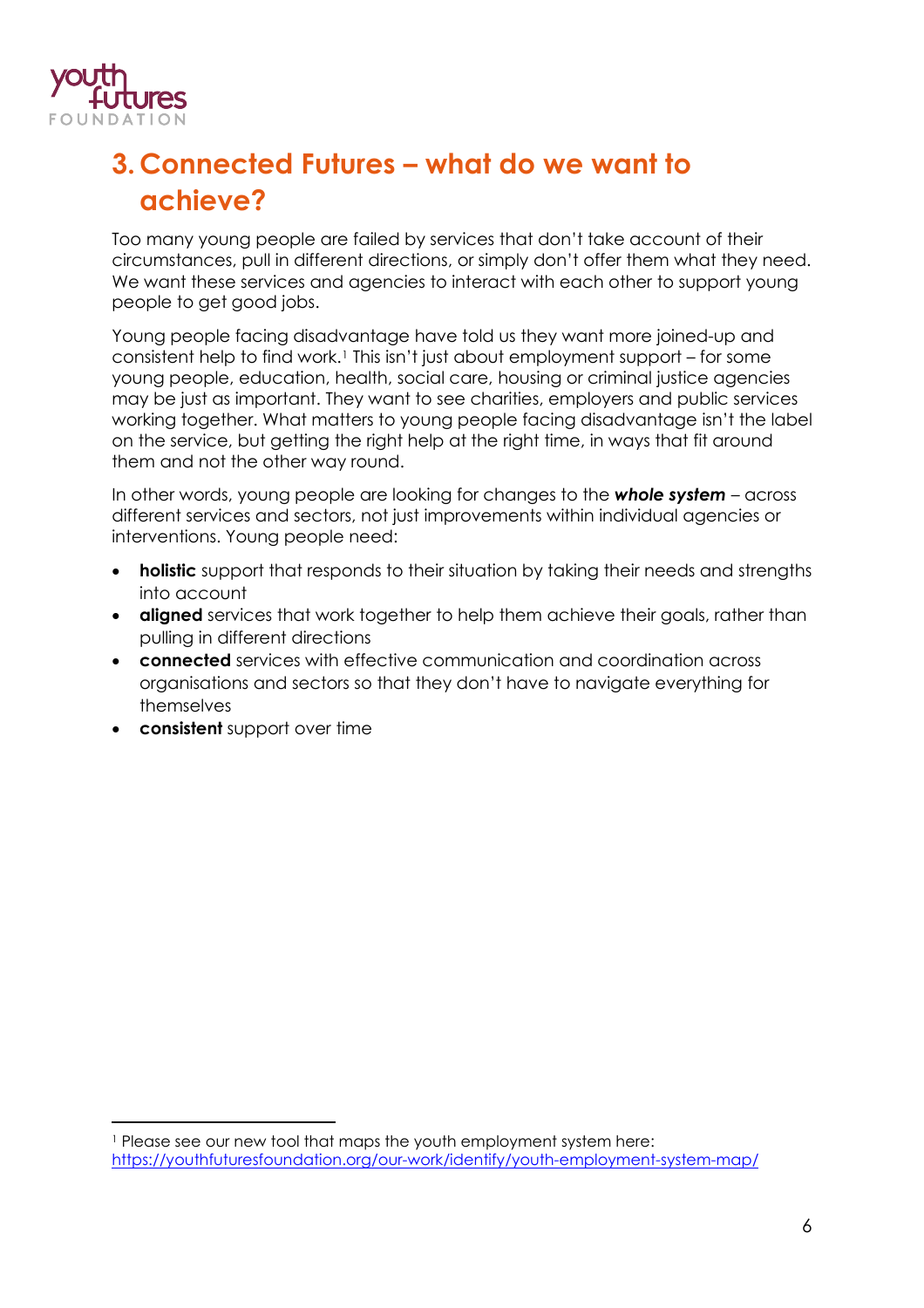

*Figure 1. Positive impact of Consistent Support and Connected services - loop from th[e youth employment system](https://youthfuturesfoundation.org/our-work/identify/youth-employment-system-map/)  [map](https://youthfuturesfoundation.org/our-work/identify/youth-employment-system-map/) developed with young people* 



The map contains **causal loops**. that tell us a story about a part of the youth employment system. Each loop identifies different factors (coloured bubbles) and how they are related (arrowed lines). An increase (+) in one factor can cause a decrease (-) in another factor, or vice versa. Click [here](http://here/) to view the narrative of the consistent support and connected services loop online.

We have set up the Connected Futures Fund to support local efforts to establish, spread or embed these kinds of approaches and ways of working, so that young people facing disadvantage have the support they want and need to get good jobs, as and when they need it over time.

When we talk about connected futures, we mean the ways employers, educational settings, health services, social care, housing agencies and the criminal justice system can come together to improve outcomes for young people facing disadvantage. We want to see services putting **young people facing disadvantage at the centre**. Young people need help with different things at different times, from different agencies and services, so we want to encourage **deeper collaboration at local level**. We think this could include:

- ways of working that **improve communication and connections** between services and sectors so that young people facing disadvantage receive holistic support (e.g. [Wigan Deal,](https://youthfuturesfoundation.org/grant-case-studies/system-change-case-study/) [Drive\)](https://youthfuturesfoundation.org/grant-case-studies/system-change-case-study-drive/)
- genuine partnerships that **align goals and incentives** so that support is consistent (e.g. [Glasgow Youth Employability Partnership\)](https://youthfuturesfoundation.org/grant-case-studies/system-change-case-study-glasgow-youth-employability-partnership/)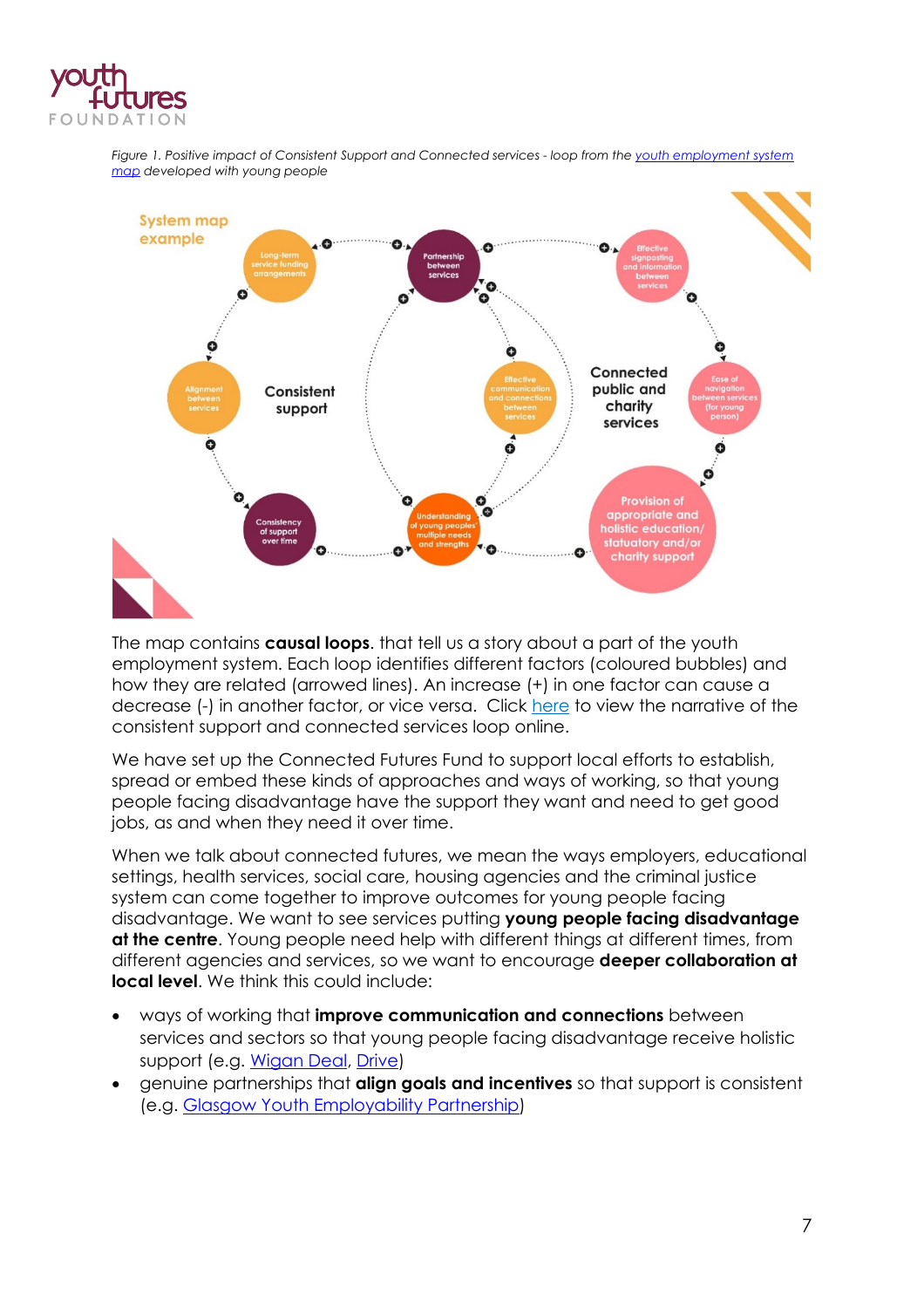

- new or improved services to **fill gaps** and improve consistency and connection (e.g. [Drive,](https://youthfuturesfoundation.org/grant-case-studies/system-change-case-study-drive/) [Leeds Restorative Practice\)](https://youthfuturesfoundation.org/grant-case-studies/system-change-case-study-restorative-practice-leeds/)
- shifts in culture and practice to **fit services around young people** rather than expecting them to fit themselves to services (e.g. [Leeds Restorative Practice,](https://youthfuturesfoundation.org/grant-case-studies/system-change-case-study-restorative-practice-leeds/) [Ways to Wellness\)](https://youthfuturesfoundation.org/grant-case-studies/system-change-case-study-ways-to-wellness/)

We are particularly interested in **improving young people's experiences of support, and tackling the barriers** that mean that young people facing disadvantage don't get the support they need.

#### **Improving the journey**

- **Personalised support** addressing health needs, caring responsibilities and other issues, and based on young people's abilities and ambitions
- Developing better **pathways** between education, training and work, especially for young people leaving school with fewer qualifications at 16
- Supporting young people through key **transitions** such as leaving school, leaving care, or entering employment – so that they aren't dropped through the gaps
- Engaging **employers** so that they are better prepared to employ and support young people facing disadvantage
- Responding to young people's **individual and family context**

#### **Tackling barriers**

- Engaging young people who **services are failing to reach**
- Developing **anti-racist / anti-discriminatory** services
- Recognising and responding to **trauma and adverse childhood experiences**
- Providing support to include young people with **physical or learning disabilities**
- Enabling equal and inclusive access to **work and training opportunities**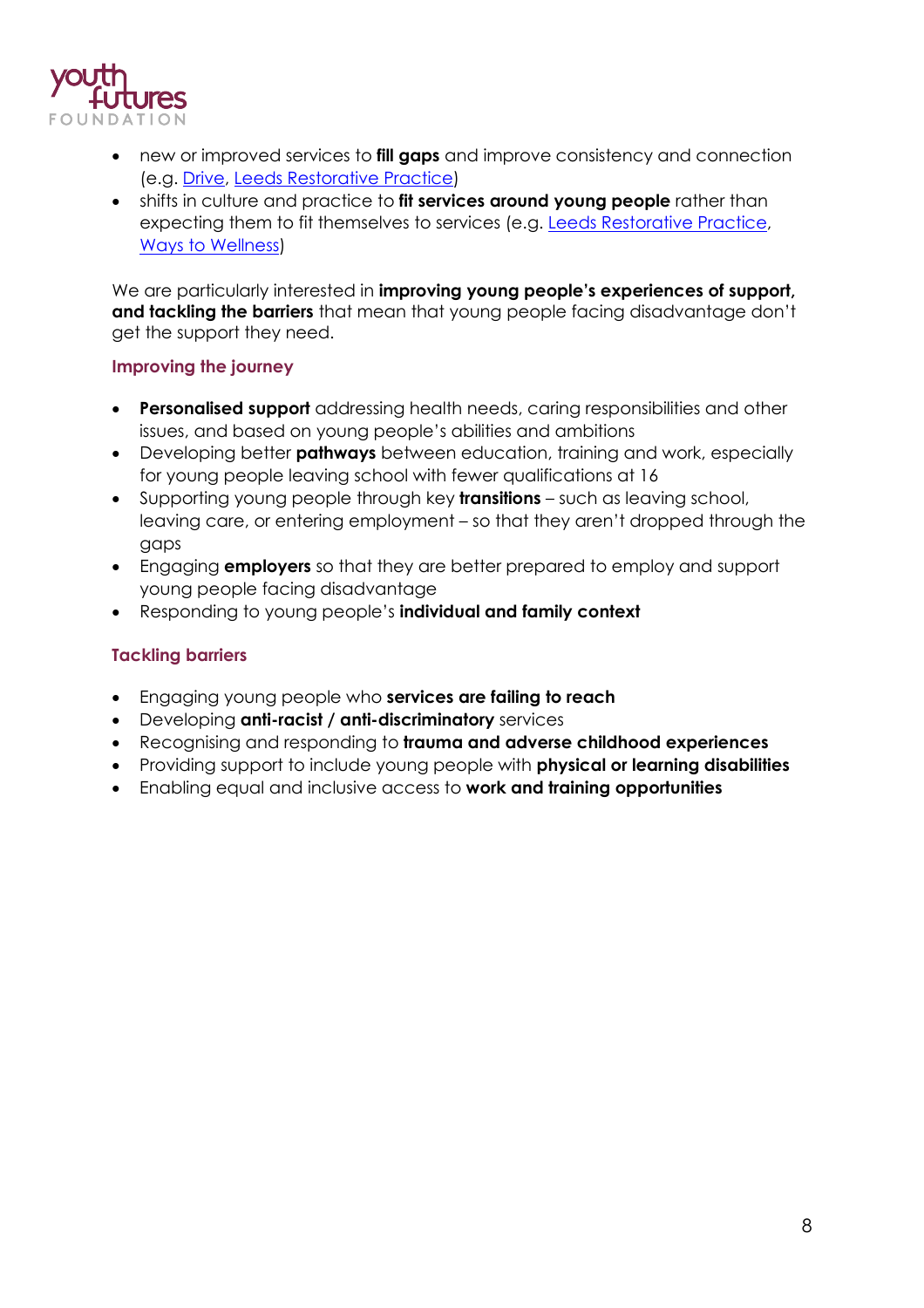

### **4. About the Connected Futures Fund – what will we fund?**

We know there are many good ideas and services working to help young people facing disadvantage. However, we also know that new projects and services, however effective, often fail to achieve wider change or make a lasting difference. Established services don't take new approaches on board, and may even resist new ways of doing things, so that young people get unhelpful or confusing support. Over time, old habits reassert themselves, especially if incentives or culture haven't shifted. Decision-making and resource allocation rarely change.

We want our funding to help change how decisions are made, how services are organised and how organisations work together so that young people facing disadvantage get more holistic, connected and consistent support. We think this means bringing people together to develop a shared ambition for change. We will therefore provide *flexible funding* to foster collaboration and encourage innovation and risk-taking while acting as a catalyst for wider change.

In each phase, we will require partnerships to put resources into *co-production*, with young people in the lead throughout, and appropriate involvement of practitioners and minority-led organisations at every stage.

#### **Phase 1**

We will start by funding you to explore a problem with how support is organised or delivered that affects young people facing disadvantage. We want to give you time to bring people together, consider the problem from different perspectives, understand how current approaches and ways of working create this problem and what could be done differently, and build a shared ambition for change. We want to see young people facing disadvantage at the heart of this process.

In this phase, *we will not be providing funding for outcomes*. We don't want you to propose a solution or begin large-scale delivery. We want you to tell us about the problem, why it matters, what you have tried in the past to deal with the problem and how you will mobilise across sectors to change things for the better. *We want to fund this process*.

If you are already working to change how support is provided across agencies or sectors, tell us what it would take to enhance or accelerate your work. Tell us about the barriers you've faced, and the next steps you want to take. For example, think about how you could build the evidence base for your work, increase the voice and involvement of young people or communities, strengthen partnerships, or build wider political or practical support. We want our funding to help you further develop your work and thinking, and set the foundations for the future. It's an opportunity to step back from day-to-day delivery, build strong partnerships, and identify where you can make the biggest difference.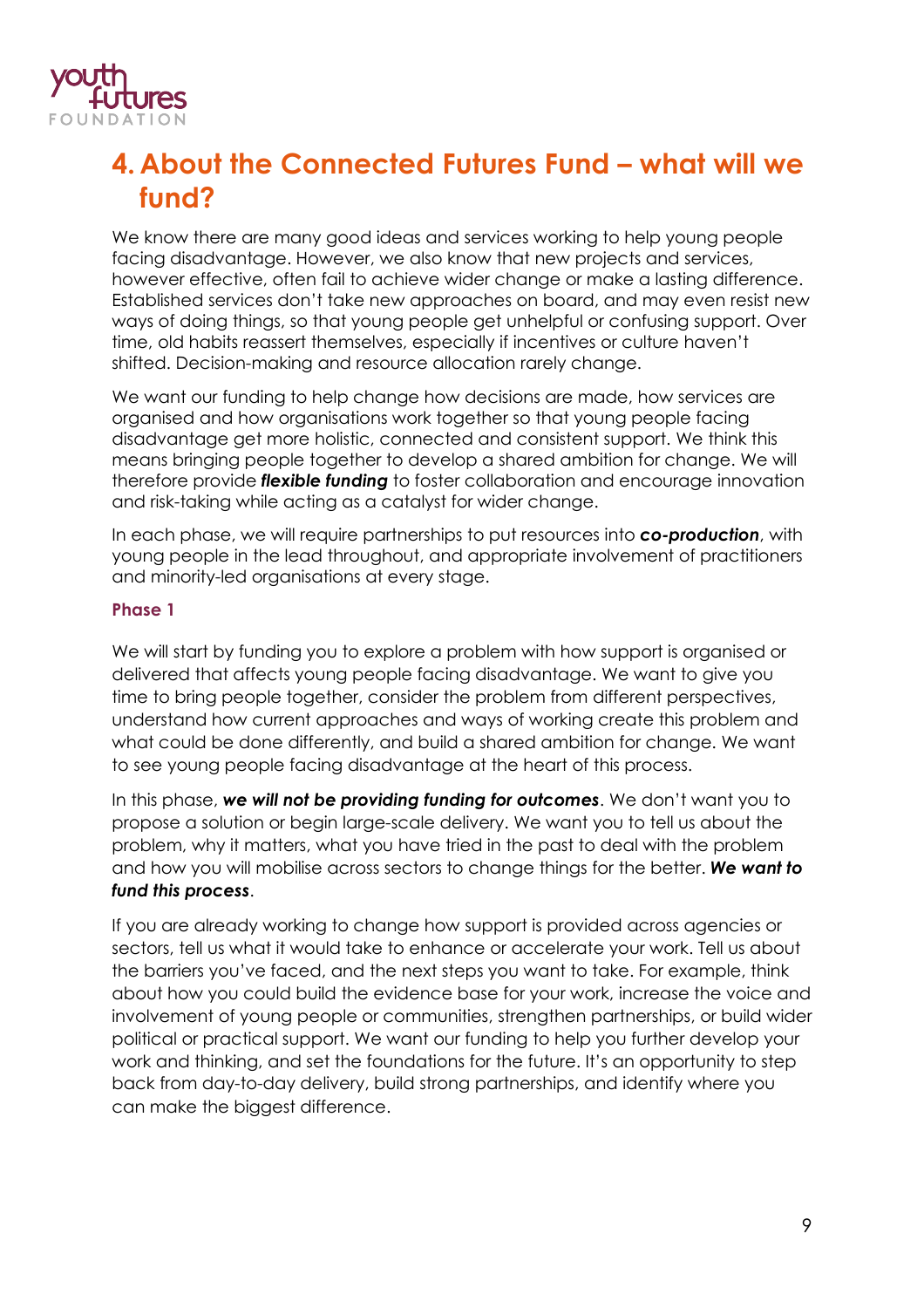

We think taking time to understand the problem and get more people on board will lead you to bigger, more ambitious solutions in the end.

#### **By the end of phase 1, all partnerships should hav[e2](#page-9-0):**

- A clear, commonly understood and widely shared analysis of what's going wrong and why
- A clear, commonly understood and widely shared vision of change and what good would look like
- Active involvement from young people facing disadvantage in shaping and pursuing this vision
- Stronger partnerships and relationships across sectors, and more people and organisations committed to working together to achieve this vision
- A collective roadmap for change, including delivery plans and resource requirements

If your partnership is **already well established** and working towards this vision, we would also expect to see further development of your work by the end of this phase:

- A joined up, evidence informed approach to supporting young people facing disadvantage into work, that is ready to be evaluated
- A sustainable partnership model and funding strategy for this approach See Section 6 for more details of the kind of processes we expect to fund.

In Phase 1, we expect partnerships to ask for funding to cover:

- Salaries and staff costs, including existing staff
- Costs of young people's and/or volunteers' time and participation
- Ethnographic, youth-led or participatory research to understand young people's experiences
- Mapping systems, resource flows, young people's journeys or other processes to understand how services and agencies interact
- Exploring evidence or experiences from other places
- Data/cost-benefit analysis or evaluation to make the case for new approaches
- Co-design or prototyping to try out new ways of working at small scale

#### We are open to your ideas. **You may request funding for any activities to help you understand the problem and mobilise people around a shared ambition for change.**

Especially for smaller organisations or those already involved in work to change how services operate, we recognise that you may need to cover core costs as well as the costs of new activities.

#### **How we will work with you**

As well as funding, we will help you gather data and evidence to support your case. Youth Futures will commission analysis of education and youth-employment data for

<span id="page-9-0"></span><sup>&</sup>lt;sup>2</sup> All your analysis, plans and agreements will need to be fully documented to allow us to assess progress and make decisions for Phase 2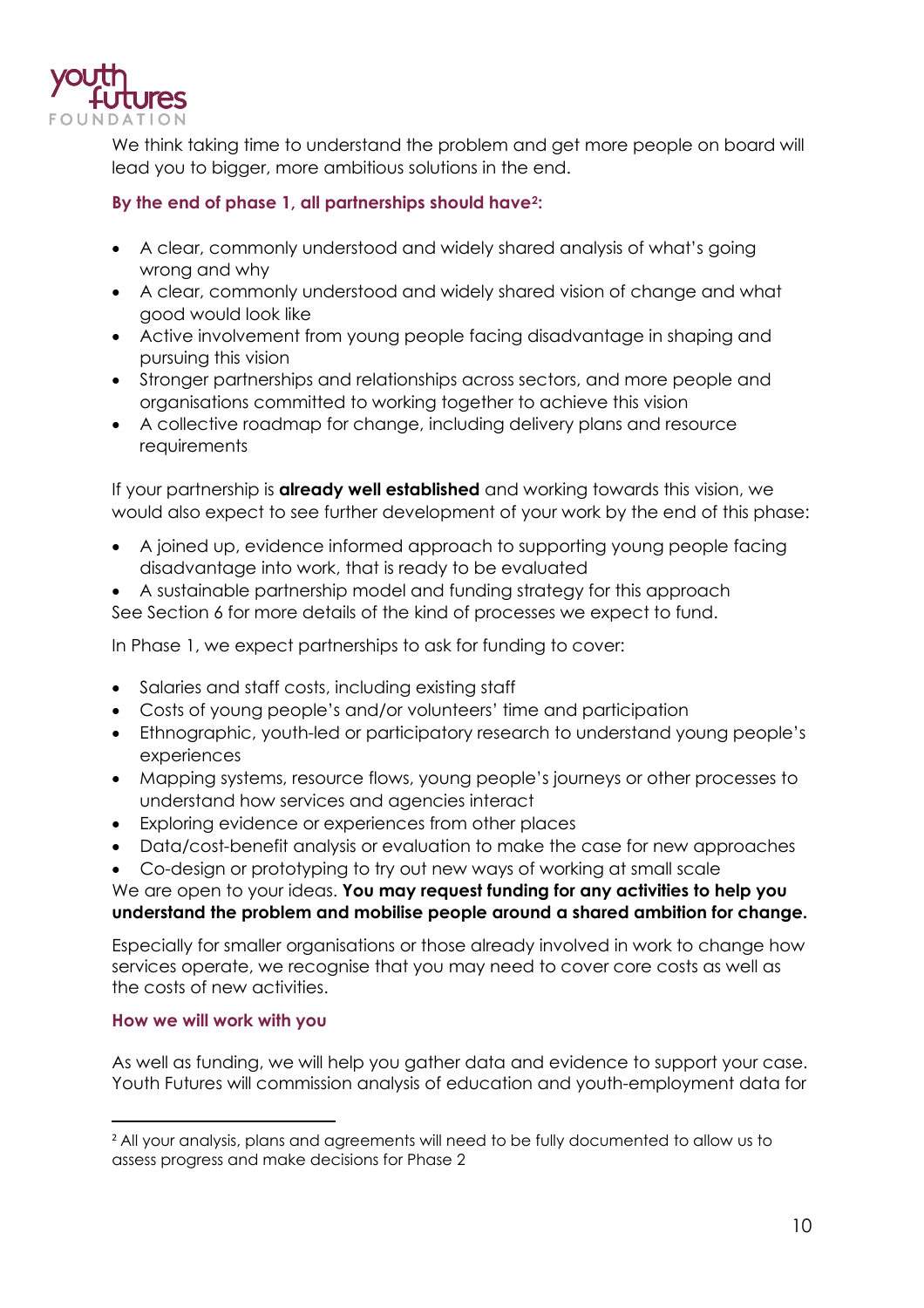

each area involved in Phase 1, providing detailed quantitative evidence on young people's employment outcomes. We will also offer training, advice and support to partnerships, and provide opportunities to share your learning and insights with each other and with policy makers or wider audiences.

We strongly advise you to front load your exploratory activities into the first 12 months. In the final six months of Phase 1, we expect to work with you to plan what happens next. For some places, this will involve negotiating activities, evaluation and other investment for Phase 2. For others, it may mean working with you to influence policy based on what you've found, or to develop a new business case or proposition to secure resources other than another Youth Futures grant. We will keep you informed of our thinking, assessments and decisions throughout the process (see diagram in section 10 for more details on the timeline from Phase 1 to Phase 2).

#### **Phase 2**

In Phase 2, we will provide funding for collective local efforts to deliver on these ambitions in 2-4 places. Depending on the problems they want to solve and the approaches they take, these activities are likely to differ by location.

We expect some places will launch new **interventions** or services that can fill gaps or failures in current provision and show that new ways of doing things are possible, like [Family Group Conferences in](https://youthfuturesfoundation.org/grant-case-studies/system-change-case-study-restorative-practice-leeds/) Leeds or [Drive's](https://youthfuturesfoundation.org/grant-case-studies/system-change-case-study-drive/) 1:1 perpetrator work. These can also act as a hook to get other services or stakeholders engaged, and rally them around a wider change process.

Other places may focus on **relationships, processes, incentives or decision-making**. This may be your main systems change effort – as in [Glasgow's Youth Employment](https://youthfuturesfoundation.org/grant-case-studies/system-change-case-study-glasgow-youth-employability-partnership/)  [Partnership,](https://youthfuturesfoundation.org/grant-case-studies/system-change-case-study-glasgow-youth-employability-partnership/) which focused on partnership, data-sharing and joint commissioning approaches, or [Schwartz Rounds](https://youthfuturesfoundation.org/grant-case-studies/system-change-case-study-schwartz-rounds/) which aim to change hospital culture.

It may also go hand-in-hand with service development or delivery – like the work on management incentives and workforce culture that Leeds invested in alongside Family Group Conferences, or Drive's multi-agency case conferences – what we're calling **glue as well as pieces**. Please note that the examples cited above are for illustrative purposes only, we want to see original proposals based on the need in your area.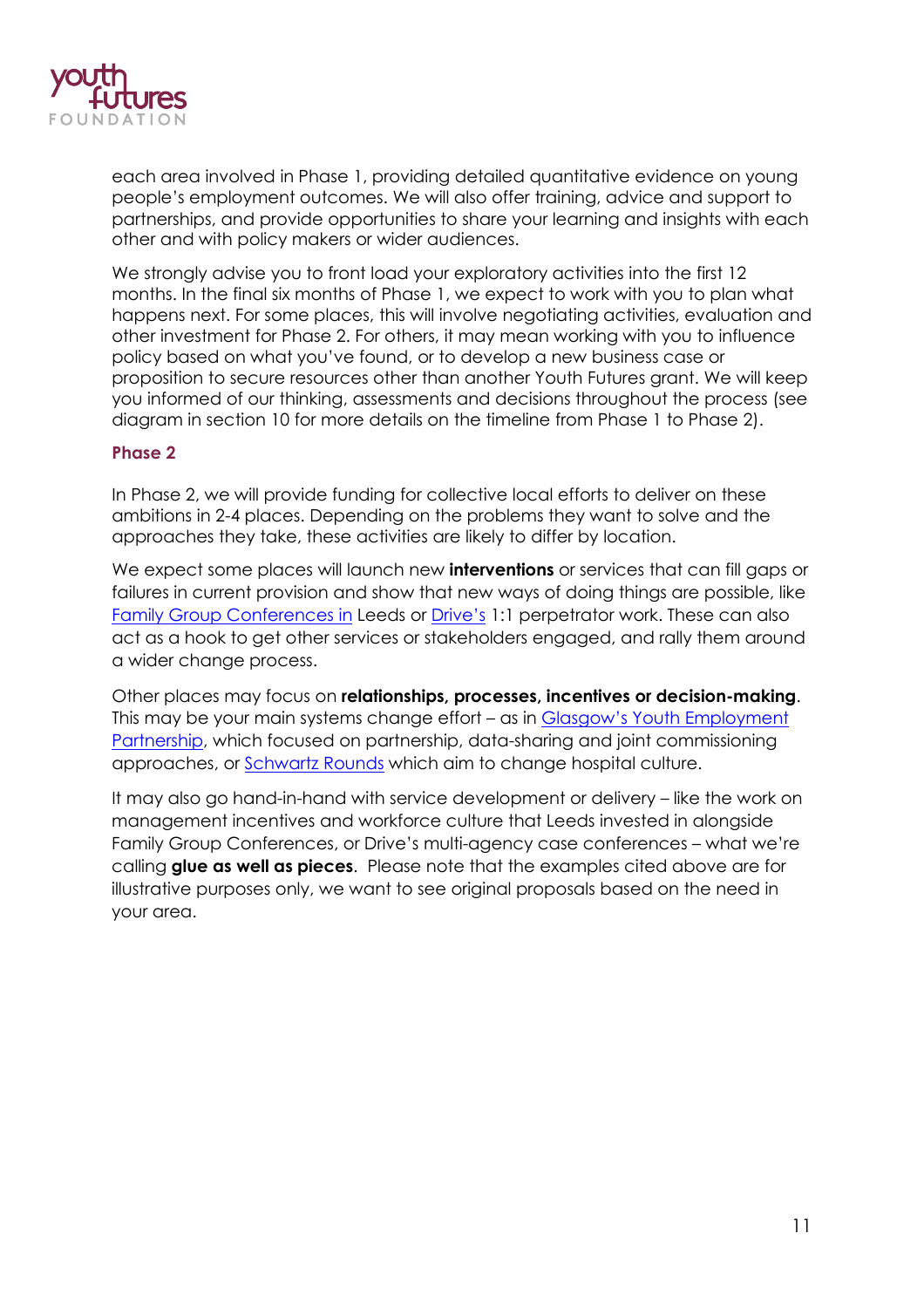

### **5. What is our learning approach?**

Learning and evaluation support is provided in addition to the grant. For Phase 1, we will commission an independent learning partner to help you explore your problem and the wider system while developing your ambition for change. We use this approach because it is important for you have support that is independent of our decision-making process.

This partner will be an independent source of advice, quality assurance and support. They will help you to:

- Design and deliver activities, access evidence, and analyse data.
- Exchange learning and insights with the other places involved in Phase 1
- Deliver reports that Youth Futures can share.

We will:

- Commission local labour-market analysis to provide a snapshot of youth employment, helping you to pinpoint problems, make the case for change and support baselining for future evaluation.
- Make available additional funding for specialist research or consultancy over and above the Phase 1 grant, allocated on a case-by-case basis as needs and issues emerge.

We will support you throughout the process. In 2023, we will commission evaluation scoping and feasibility testing to prepare the ground for evaluations of activities in Phase 2.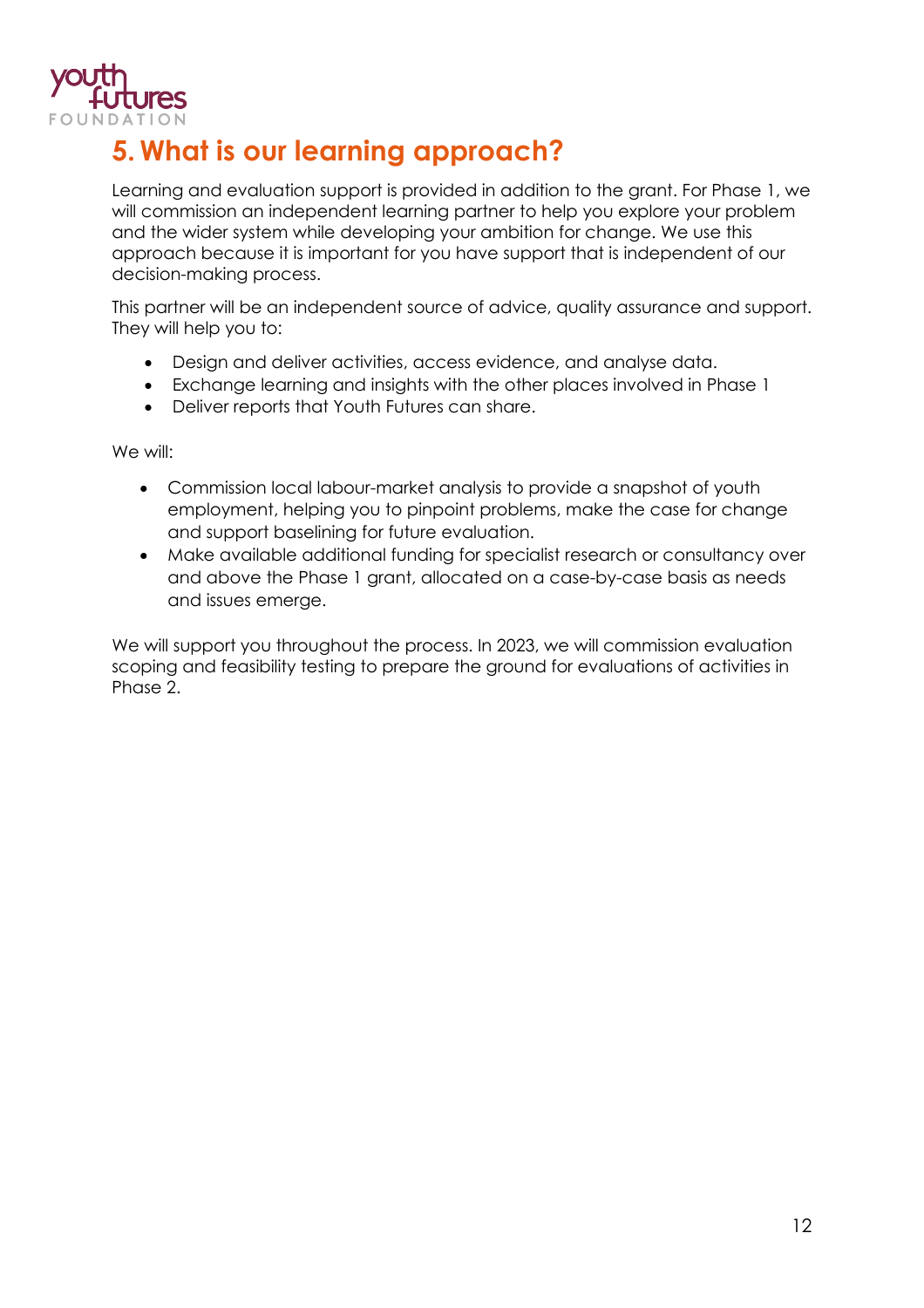

# **6.Connected Futures Fund criteria – what are we looking for?**

#### **Partners**

For Phase 1, we are looking to fund collaborative partnerships between at least three organisations, representing at least two of the following:

- Community-based partner (e.g. charity, social enterprise, social purpose, nonprofit)
- Local partner with statutory responsibility for young people aged 16–25 (e.g. borough, district or town council, FE college, school, alternative education provider)
- Collective employer body (e.g. Local Enterprise Partnership, Chamber of Commerce, SME networks) *or* a large not-for-profit employer (250+ employees in the local footprint)

You will also need to describe your proposals for shared governance, metrics and decision making across the partnership. There are often power imbalances between smaller and larger partners, especially if one can act as a funder for the other, so we want to understand how you will ensure equity within the partnership.

If one of the partners is a community-based organisation, you should allocate at least 40% of the total budget for Phase 1 to this partner. We calculated the 40% on the assumption of three core partners and a split of approximately 40:30:30. However, if you want to have more than three funded core partners, we recognise that this may pose challenges. We would still want to see a funding arrangement that reflected our commitment to equity.

We will give preference to applications where at least one of the partners is **led by people from a community that you will be working with**. We recognise that this won't always be possible – there are very few organisations led by unemployed young people, for example – so we will only apply this criterion where relevant.

Beyond your core partners, you will need to demonstrate relationships with a wider group of organisations including schools/colleges, youth providers, significant local/ national employers with a local footprint, employer bodies, and voluntary/ community sector partners.

#### **People**

We have identified that the following groups face particular disadvantages and discrimination in the labour market:

- Young people with Black African or Black Caribbean heritage
- Young people with Bangladeshi or Pakistani heritage
- Young people with Gypsy, Roma or Traveller heritage
- Young people with experience of the care system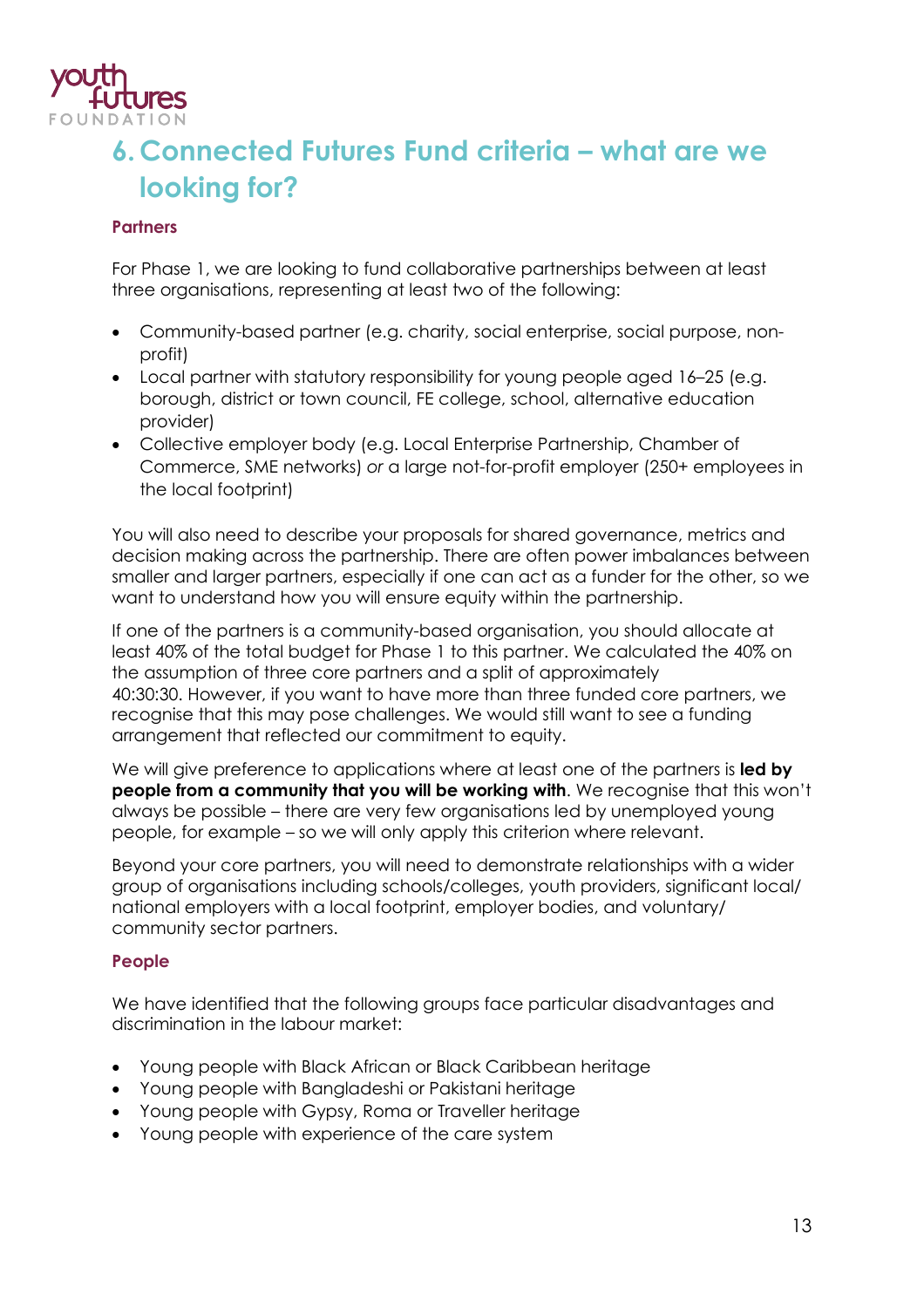

- Young people with experience of the criminal justice system
- Young people with experience of homelessness
- Young people with experience of substance misuse
- Young people with physical or learning disabilities
- Young people with long-term mental or physical health conditions
- Young people with caring responsibilities
- Young people who are long-term unemployed (6 months +), especially those with few or no qualifications

You must show how the problem you want to tackle affects one or more of these groups, and how you will involve these young people in developing solutions to these problems.

We welcome applications that aim to develop specialist offers for specific groups of young people, or bids that look to break down barriers and make mainstream services more inclusive.

#### **Places**

We have developed a list of eligible local authority areas (see Annexe) based on the following criteria:

- A higher-than-average concentration of young people facing disadvantage
- A higher-than-average proportion of young people not in employment, education or training

#### **All applications must come from an area within one of the local authorities on this**

**list**. We will ask you to describe the area your application will cover, including a few key statistics. This area can be smaller than the whole local authority. For example, this could be one or more lower super output areas (LSOA) or council wards, especially if these form a natural community.

We also welcome applications that cover smaller areas such as an estate or neighbourhood, provided that there are enough young people facing disadvantage to justify this and you are clear about how you will make links to relevant local services with bigger footprints.

Similarly, we are open to applications that cover a larger area, such as a local authority, FE college catchment area or JobCentre Plus district provided that there is a focus on young people facing disadvantage and you are clear about how the funding will make a difference at this scale. You will need to provide stronger justification for applications covering a larger geography, such as a combined authority. Bids covering a larger area must still include eligible local authorities from our list.

There must be a connection to the people you intend to collaborate with. If you would like to work with young South Asian people, for example, it would make sense to focus on their communities. Young people with learning disabilities may be distributed across a much larger area, however.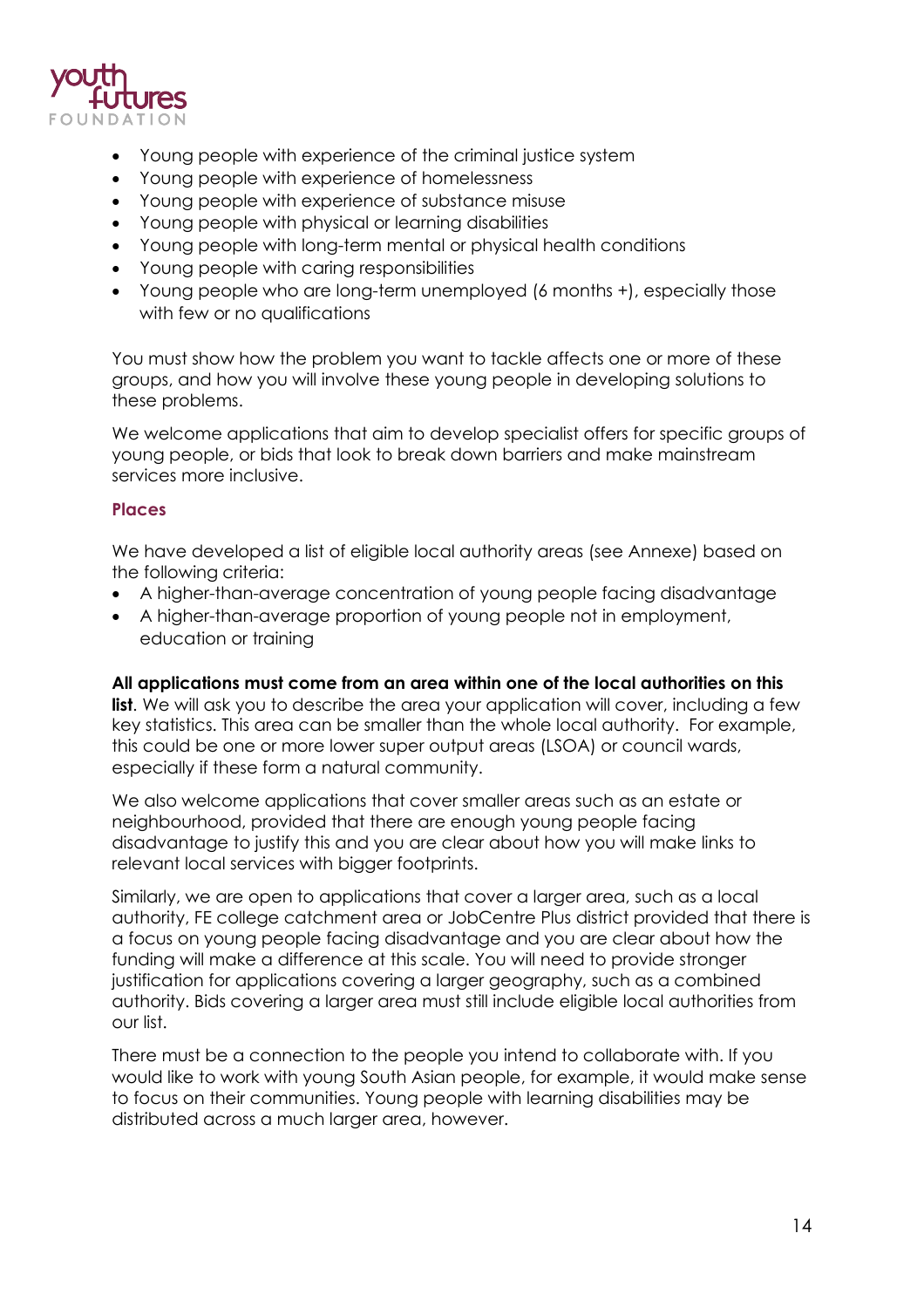

We are looking for a clear statement of the problem you want to tackle, and why you think this is a wider problem rather than a failure on the part of a particular service. You can use whatever evidence you have to make this case, from data on youth employment to young people's feedback. For example, [Ways to Wellness](https://youthfuturesfoundation.org/grant-case-studies/system-change-case-study-ways-to-wellness/) was a response to lower life expectancy in the west of Newcastle upon Tyne.

**We do not expect you to provide a solution at this stage**. However, we do want to understand the scale of your ambition. For example, do you want to get existing services to work together more efficiently or in a more coordinated way, like [Glasgow Youth Employability Partnership,](https://youthfuturesfoundation.org/grant-case-studies/system-change-case-study-glasgow-youth-employability-partnership/) or do you think that a totally new approach to delivery is needed, like the [Wigan Deal?](https://youthfuturesfoundation.org/grant-case-studies/system-change-case-study/) Do you want to reach young people who don't have access to key services, like [Drive,](https://youthfuturesfoundation.org/grant-case-studies/system-change-case-study-drive/) or do you want to improve the opportunities for young people already in the system, such as **Leeds Restorative** [Practice?](https://youthfuturesfoundation.org/grant-case-studies/system-change-case-study-restorative-practice-leeds/)

There isn't a right answer to these questions! We are looking for bids that show you are thinking about problems and solutions in a joined-up way, and have a clear understanding of where and why system change is needed. Please note the examples above are for illustrative purposes only.

#### **Process**

Next, tell us what you propose to do in Phase 1. As outlined in Section 4, success in this phase will look like more people and more organisations signed up to a shared understanding of the problem, and a shared ambition for change.

We want to understand your *approach to rethinking how young people are supported to get good jobs* – understanding how things currently work and why, how they could be better, and how to get there. In most places we expect this is likely to involve some combination of:

- getting more people to recognise that current arrangements, structures, incentives, attitudes, behaviours and ways of working cause problems
- helping people to experience or imagine new/better ways of doing things with young people at the centre, and developing a shared ambition for change
- working together to identify opportunities/levers and barriers to change, and building the case for a different approach
- recruiting more people and organisations to join you

For example, one of the starting points for the [Wigan Deal](https://youthfuturesfoundation.org/grant-case-studies/system-change-case-study/) was ethnography by social workers with people using services, which showed that better approaches were possible. [Drive](https://youthfuturesfoundation.org/grant-case-studies/system-change-case-study-drive/) began with a question ("*why doesn't he stop?*") to get police, probation and social workers to think differently, while [Schwartz Rounds](https://youthfuturesfoundation.org/grant-case-studies/system-change-case-study-schwartz-rounds/) aim to unlock wider change by creating a space for health staff to reflect on the emotional aspects of their work.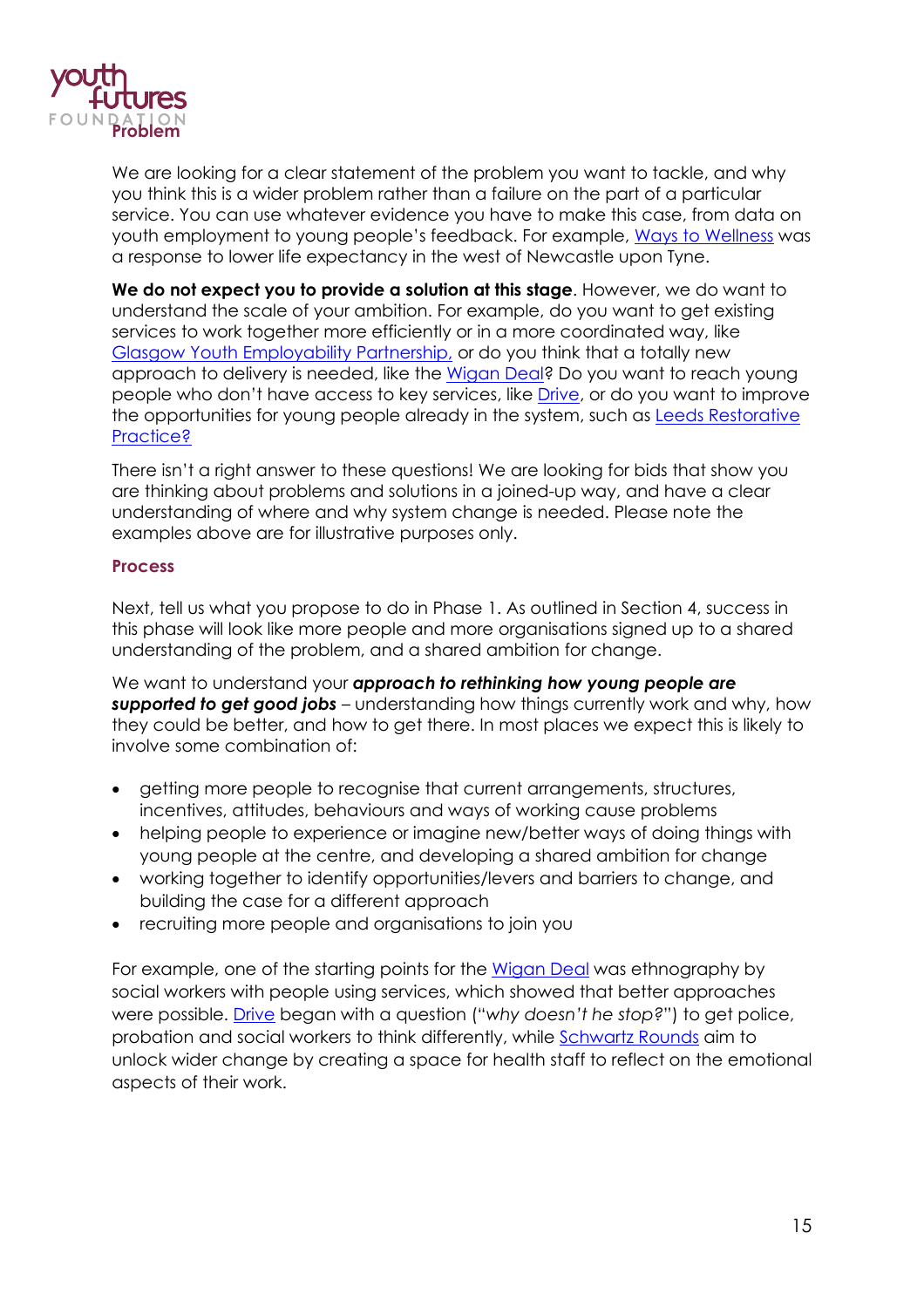

Again, there is no right answer. We recognise you will want to build on your existing relationships and work to date, and find ways forward that make sense in your context, so we are not prescribing particular tools or processes to achieve this.

We will assess your approach to stakeholder engagement and mobilisation based on:

- Who are the people and organisations you want to involve?
- Why do you think they are relevant to the problem you're trying to address?
- How do you plan to get them on board?
- How will you engage people across sectors and involve those beyond the formal system?
- What problems do you foresee and how will you tackle them?

We want to know how you will ensure that *young people are in the lead* and have a meaningful role in decision-making. We developed the following framework for



You need to demonstrate that your process represents one of the following stages in this framework:

- Adult-initiated, youth share decision-making
- Youth-initiated, adults share decision-making
- Youth-initiated and directed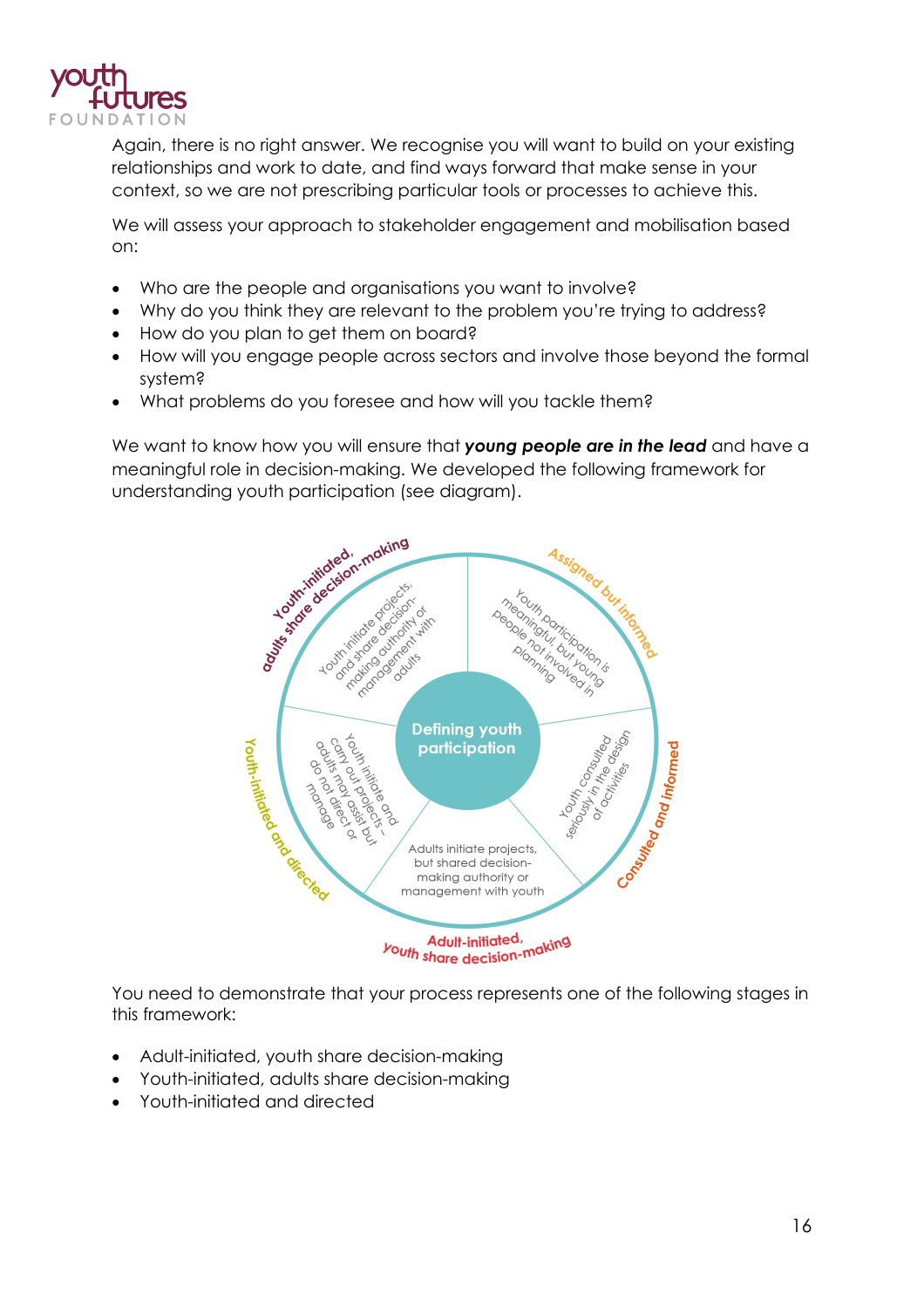

#### **Potential**

Finally, we're interested in how your work fits into the bigger picture, and its potential to contribute to wider processes of change. Our funding can only go so far, so we're keen to work together to support local initiatives and partners with good insights into how to achieve these changes.

#### **Local potential**

We want to understand:

- Links between your work and local strategic priorities or other systems-level initiatives. Have other agencies also prioritised your target group?
- What scope is there to influence police, probation or youth offending services if you want to support young people with experience of the criminaljustice system?
- If you're interested in improving coordination or data sharing, is there a connection to local Youth Hub activities?
- If you're promoting anti-racist practice, are there recent school, employer or public-sector commitments you can use?

#### **Funding potential**

We're also interested in:

- Your potential to access additional funding or reallocate existing resources to sustain the change you want to see.
- Have you secured funding commitments from other organisations, especially those with responsibility for young people?
- What future funding opportunities or potential resource streams do you see?

#### **National potential**

We want to understand how your proposal relates to:

- The national framework for careers and employment (e.g. Gatsby benchmarks, Careers & Enterprise Company and National Careers Service)
- JobCentre Plus and other DWP initiatives
- Education & Skills Funding Agency; and apprenticeship rules and systems)
- How you see your work fitting with or challenging relevant parts of this national policy framework. In some cases, these policies will provide you with useful space or leverage for local change. In others, they may be part of the problem you are trying to fix. Tell us how you see your work fitting with or challenging relevant parts of this national policy framework.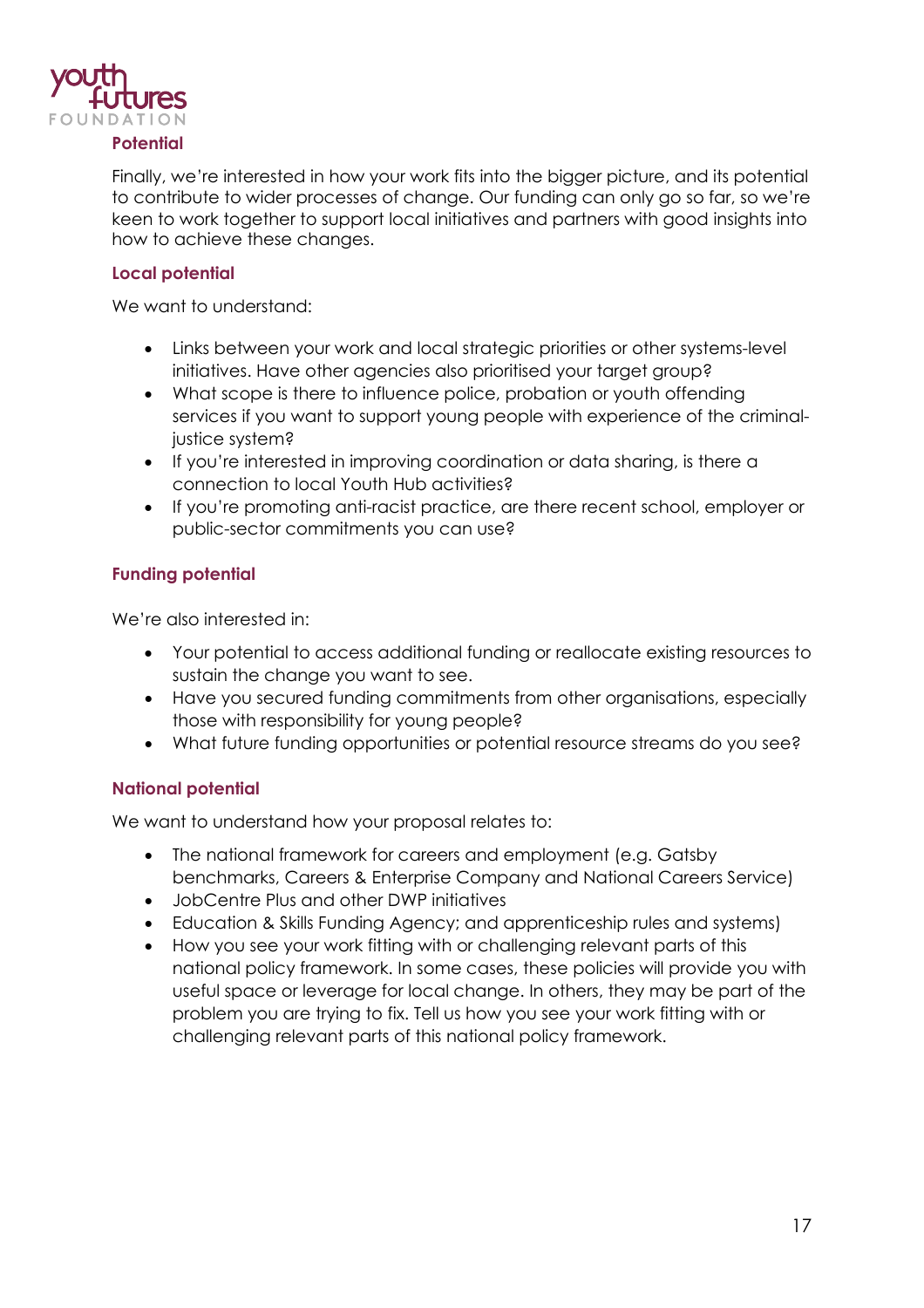

# **7. What are our grant making principles and expectations?**

We have five key principles that underpin our trust-based approach to grant-making and investments. These are:

- 1. Providing multi-year funding
- 2. Simplifying and minimising the application process
- 3. Being open, transparent and honest about who we fund and why
- 4. Listening and acting on your feedback to our approach
- 5. Providing support alongside funding, with the aim of building leadership and capacity

Wherever possible, we will simplify requirements and use available public records (such as published annual accounts) to understand your purpose, leadership, and financial standing.

#### **Grant management and commitment**

As part of the grant agreement, you will be expected to:

- Collaborate with Youth Futures staff and the learning partner, working with us in a spirit of openness and transparency to help us understand what you are finding, and sharing your insights into local and national issues. We will need you to work closely with us and the learning partner, and it is important that you recognise the time commitment required from the outset.
- Report on a regular basis against pre-agreed milestones. This will include your actual spend, supported with invoices where appropriate. Guidance and reporting processes will be shared during the grant set-up period.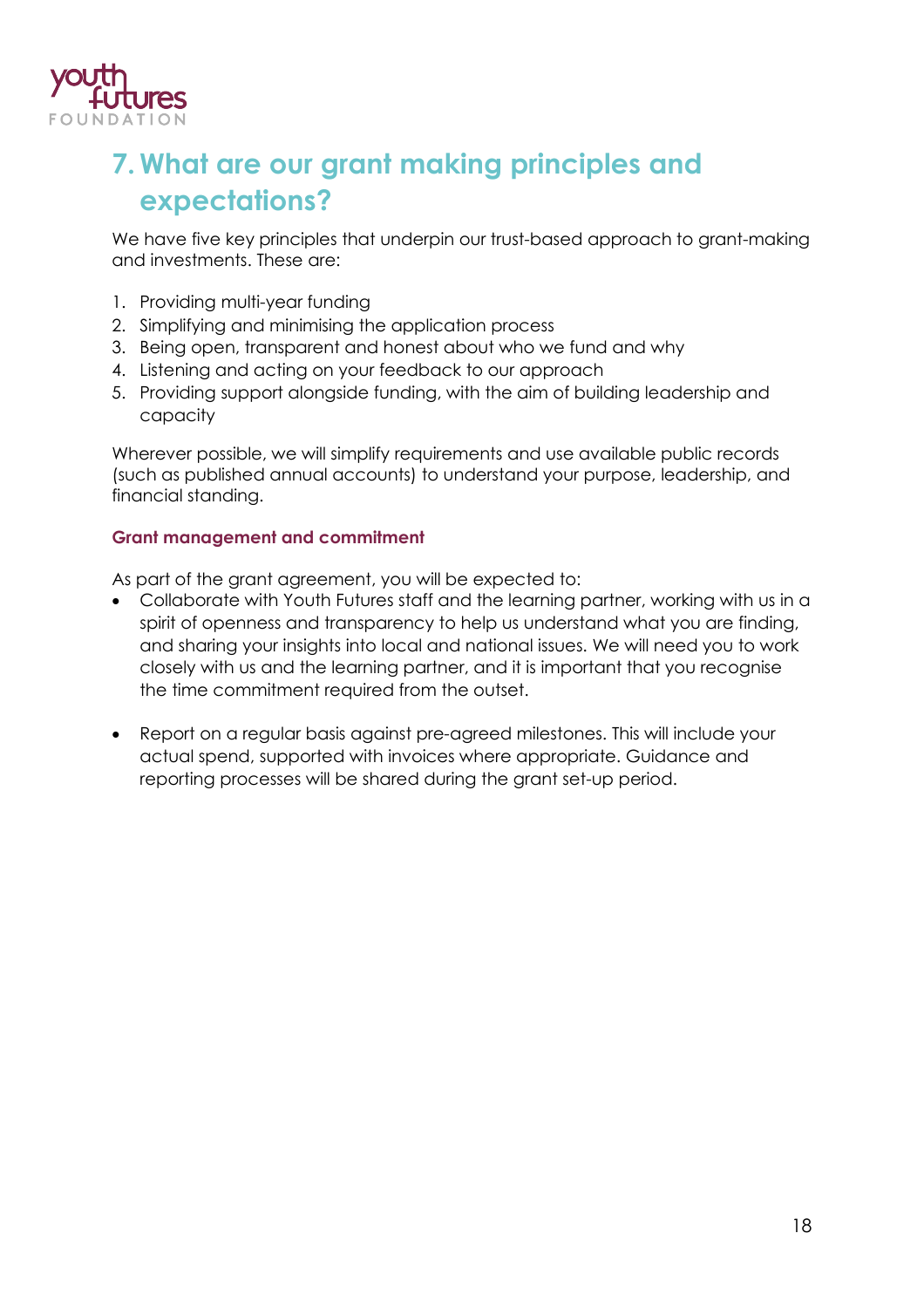

# **8. What types of organisations can apply?**

You must nominate one partner to be accountable for the grant. We will make our grant to this partner and they should then distribute funding to the other partners and procure services or activities as required. The accountable partner must have a minimum turnover of £100,000 per annum and have been in operation for a minimum of three years. This organisation must be a registered charity, not-for-profit organisation or public sector body legally incorporated in England[.3](#page-18-0) No Youth Futures grant funding can be spent on activities delivered by 'for private profit' organisations.

The other partners should be legally incorporated organisations in England. As outlined in Section 6, your partnership must include representatives from at least two of our four target sectors (statutory; education and training; VCSE; employers).

You should also nominate a lead organisation that will be responsible for delivery in Phase 1. **This does not have to be the same organisation as the accountable partner**. You should explain why they are best placed to lead by demonstrating their track record of working within the place, understanding of the local context and existing connections within the place.

We will **not** fund:

- Activities that generate profits for private gain
- The practice of religion, or any activities that actively promote religion or particular belief systems
- Recoverable VAT if you are not VAT registered, you will need to include VAT costs as part of the funding you request
- Retrospective costs, including any costs incurred in preparing and submitting your application
- Loan repayments

<span id="page-18-0"></span><sup>&</sup>lt;sup>3</sup> A private sector organisation such as a large employer cannot act as the accountable partner, but a not-for-profit organisation representing employers, such as a Chamber of Commerce or Local Enterprise Partnership would be eligible.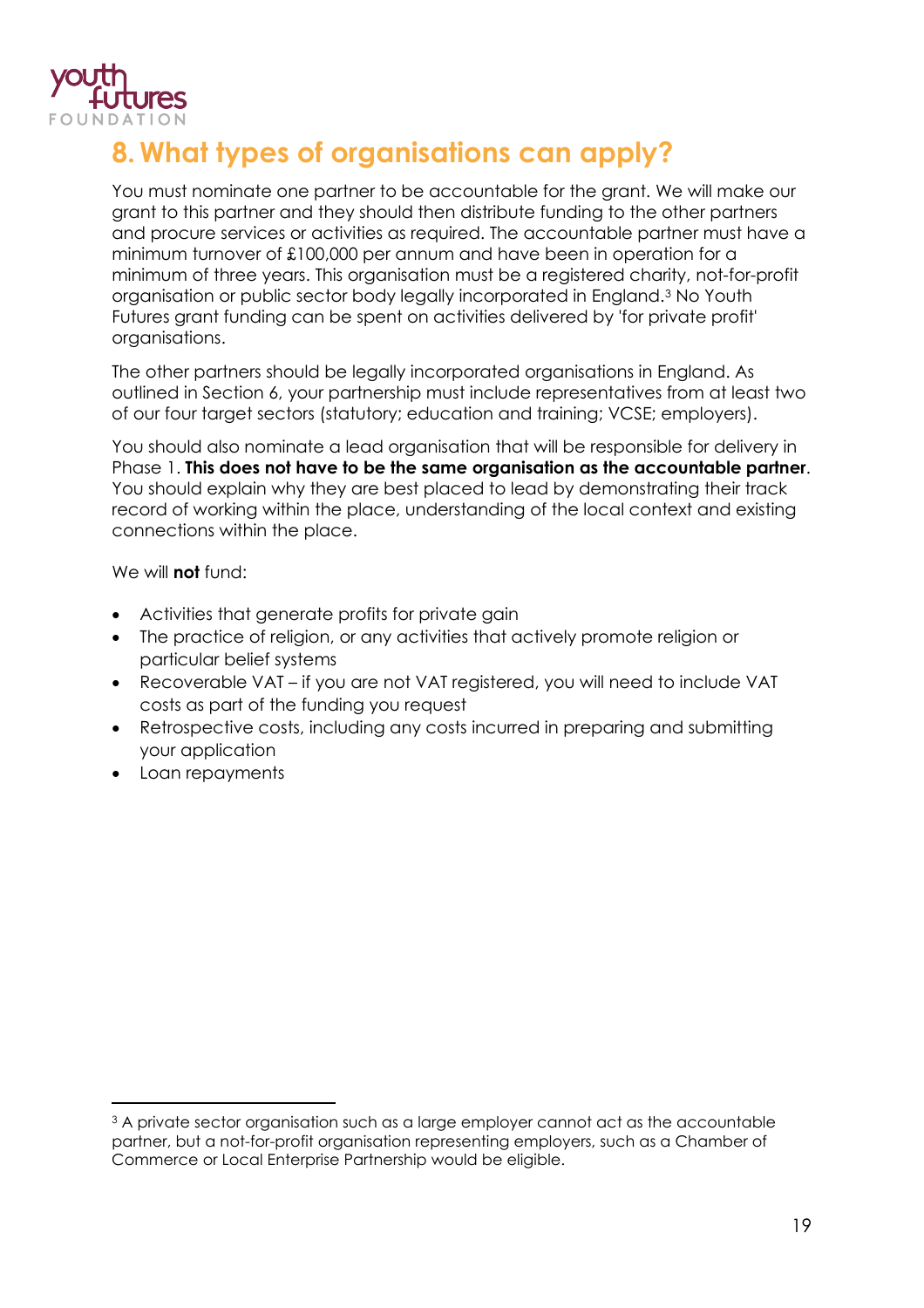

## **9. What is the application process?**

There are three stages to the application process:

#### **Stage 1 – Eligibility Quiz**

A simple Y/N online quiz will help you check whether you meet our eligibility criteria in terms of place, people and partners. If you do not meet these criteria, you will not be able to continue the application process.

#### **Stage 2 - Application form**

If you meet the eligibility criteria, you will fill out a short online application form. A word version of the form is also available for you to plan your answers, although you must make your final application online (see section 11).

You will be required to answer questions across the following areas:

- 1. Partners
- 2. Experience and people
- 3. Place
- 4. Proposal, including problem, process and high-level budget breakdown
- 5. Potential for changing the system

You will also be required to upload the following documentation on behalf of the accountable partner:

|                | Letters of support confirming that your partnership has relationships with the following:<br>Schools / colleges / youth skills and training providers / alternative provision<br>Significant local / national employers with a local footprint OR employer bodies<br>(e.g. Local Enterprise Partnerships, Chambers of Commerce, SME networks)<br>Voluntary and community partners<br>Relevant bodies with a national mandate for youth employment (e.g. JCP, CEC,<br>NCS) |  |
|----------------|---------------------------------------------------------------------------------------------------------------------------------------------------------------------------------------------------------------------------------------------------------------------------------------------------------------------------------------------------------------------------------------------------------------------------------------------------------------------------|--|
| $\overline{2}$ | A copy of your equality, diversity and inclusion (EDI) policy *                                                                                                                                                                                                                                                                                                                                                                                                           |  |
| 3              | A copy of your safeguarding vulnerable adults policy *                                                                                                                                                                                                                                                                                                                                                                                                                    |  |
| $\overline{4}$ | A copy of your child protection policy *                                                                                                                                                                                                                                                                                                                                                                                                                                  |  |
| 5              | A copy of a bank statement in the name of the organisation for the month ended November<br>2021 or where possible December 2021                                                                                                                                                                                                                                                                                                                                           |  |
| 6              | A copy of the organisation's latest set of management accounts                                                                                                                                                                                                                                                                                                                                                                                                            |  |
| $\overline{7}$ | A cashflow projection/forecast for the next financial year or a document listing your expected<br>financial position for this period                                                                                                                                                                                                                                                                                                                                      |  |
| 8              | Where possible, we will use publicly available accounts as part of our due diligence process. If<br>your publicly available accounts are for the period before 31st December 2020, you will be<br>required to submit your management accounts for the current financial year.                                                                                                                                                                                             |  |

\*Please note the EDI, safeguarding and child protection policies will also be required for the lead organisation.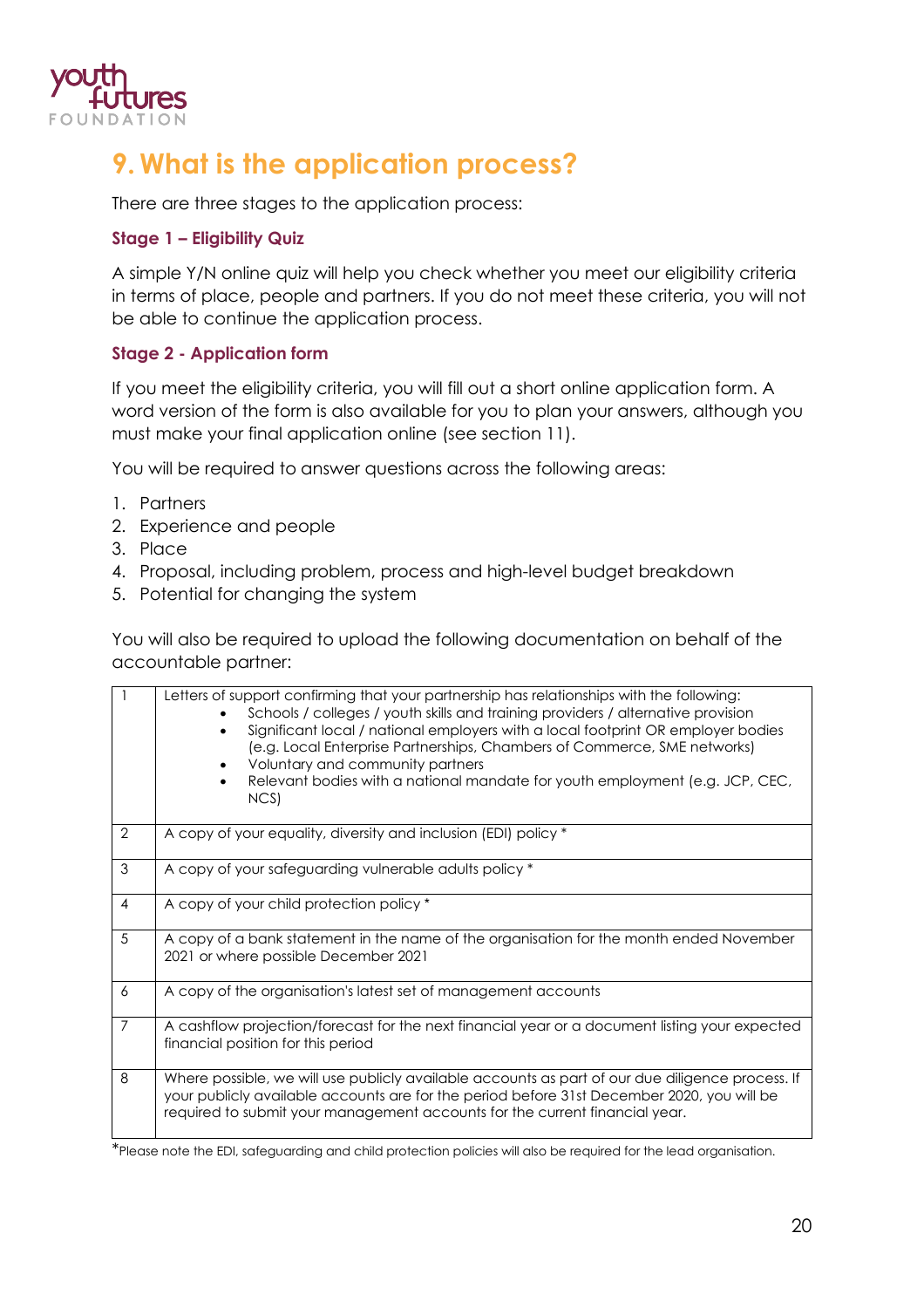

#### **Stage 3 – Interviews / site visits**

If your application has been shortlisted in line with the decision-making process described in section 10, the partners will be invited to attend a meeting with Youth Futures to discuss your application in detail.

At this stage, you will also be required to submit a detailed budget breakdown.

### **10. How will decisions be made?**

We will use the eligibility quiz to ensure that we only consider bids that are eligible (i.e. from an area on our list of places, involving three or more partners from across two sectors, the accountable partner meets our due diligence criteria, and there is a commitment to work with us over both phases).

We will then assess all eligible bids against our essential criteria (focus on one or more priority groups of young people, partnership arrangements and local relationships, as well as track record).

All bids that pass these essential criteria will be reviewed by our team. At this stage, we will assess your problem statement, geographic area and proposed process for Phase 1. We will pay particular attention to how you will involve young people facing disadvantage.

We will select a shortlist for further assessment through in-person site visits. These visits will evaluate the quality of your partnership and wider relationships, explore your ideas in more depth, and assess the potential for your work to contribute to wider change.

During the assessment process, we will involve young reviewers with experience of disadvantage from our Future Voices Group. Final decisions will be made by the Evaluation and Grants Committee of the Youth Futures Board of Trustees.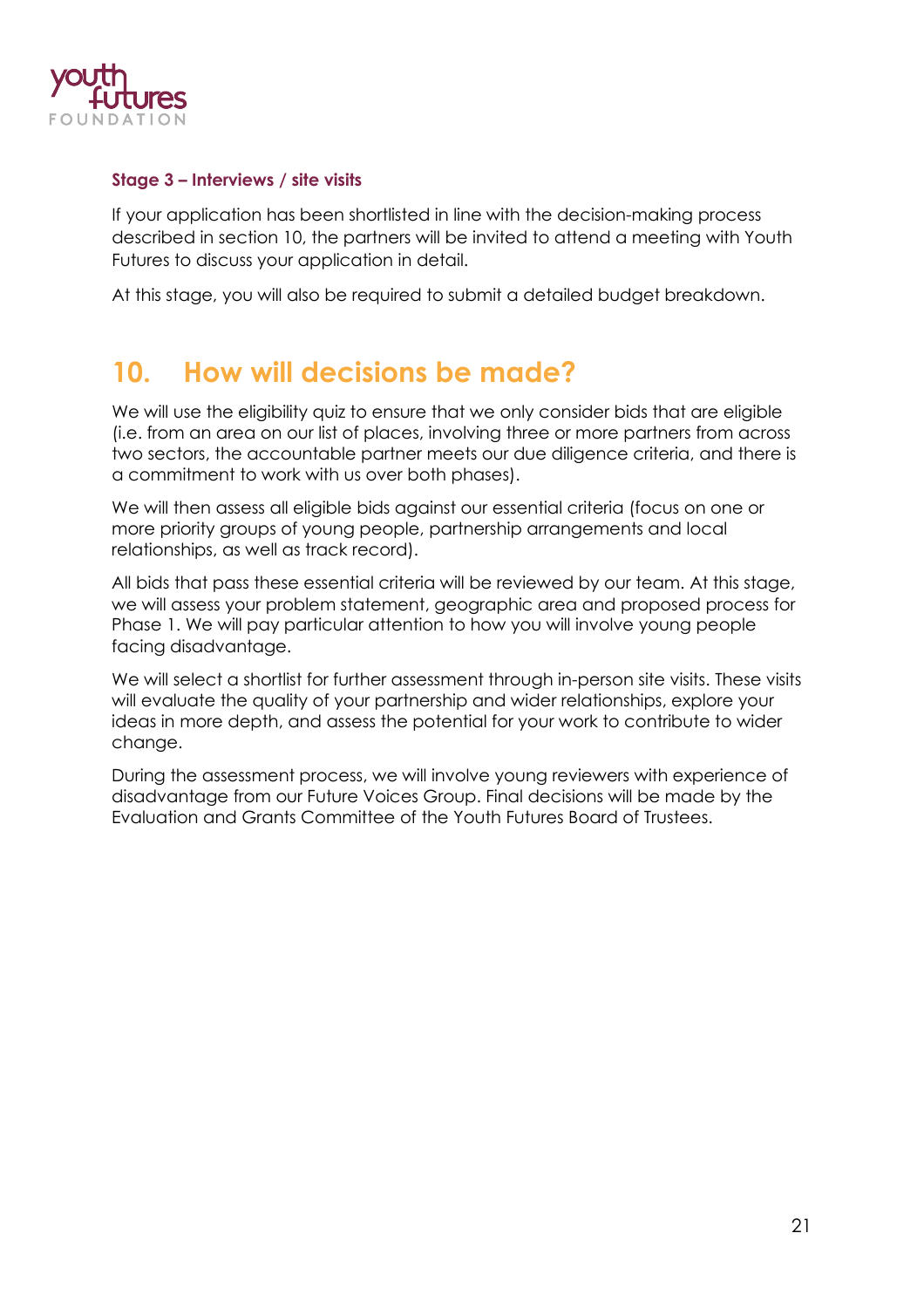

#### **Connected Futures Fund decision-making process**

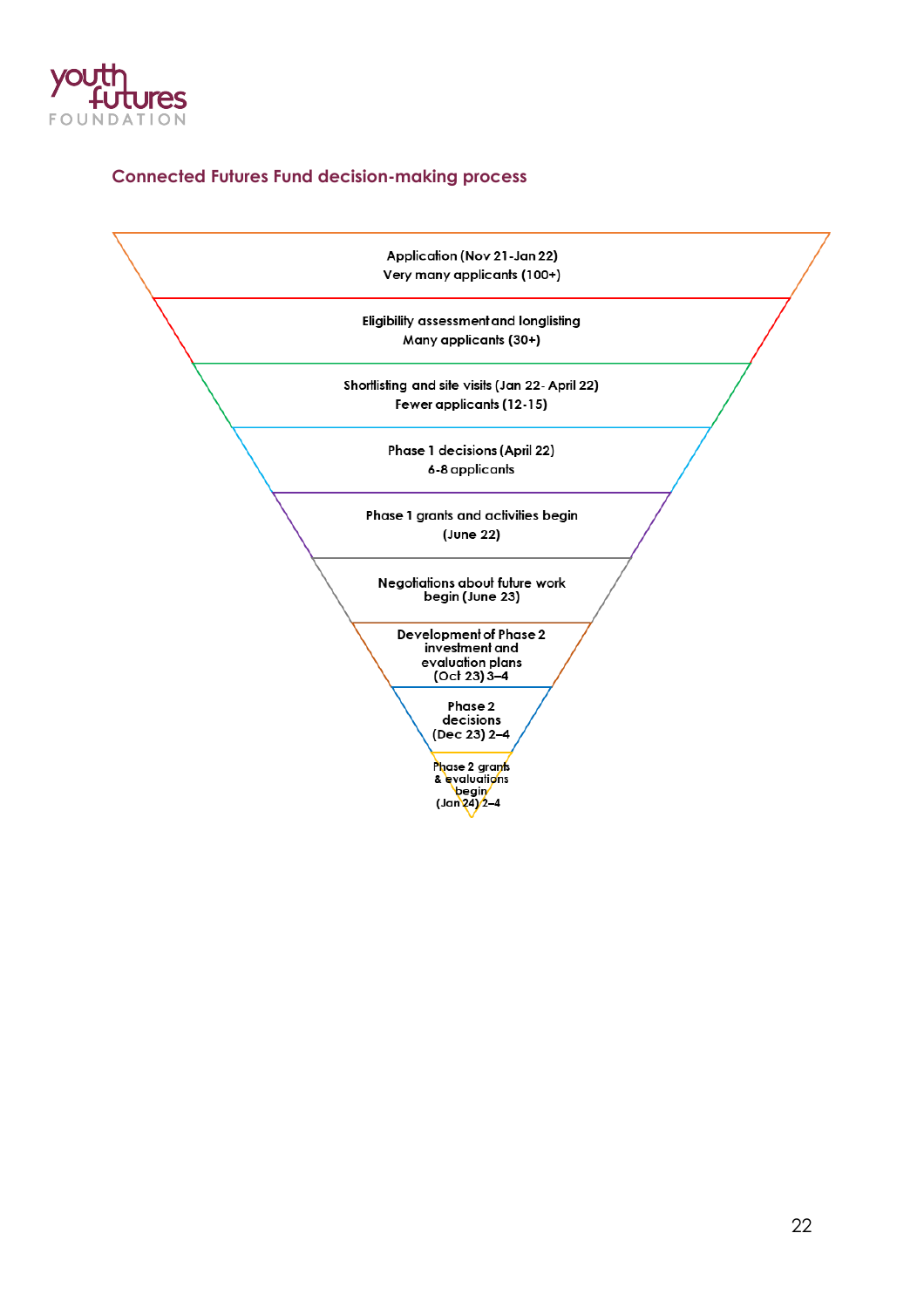

### **11. How do I apply?**

To apply for a Connected Futures grant, please click [here.](https://www.grantrequest.co.uk/SID_142?SA=SNA&FID=35258)

All applications must be completed through our online portal [here.](https://www.grantrequest.co.uk/SID_142?SA=SNA&FID=35258) Documents sent by any other means will not be accepted. If you are unable to complete the form online for accessibility reasons, please contact [grants@youthfuturesfoundation.org](mailto:grants@youthfuturesfoundation.org) for further support.

To help you prepare your application, a Word version of the application form is available to download [here.](https://youthfuturesfoundation.org/our-work/invest/connected-futures/)

**Please note, the Word version of the form is for information purposes only and cannot be submitted as your application**. It provides an overview of the questions you will be asked and the documents you will need to provide. Please do not use this form to apply.

We will run two remote workshops to provide an overview of the Connected Futures Fund. Please visit [our webpage](https://youthfuturesfoundation.org/our-work/invest/connected-futures/) for further information.

If you would like a one-to-one conversation to discuss your application, please contact [grants@youthfuturesfoundation.org.](mailto:grants@youthfuturesfoundation.org)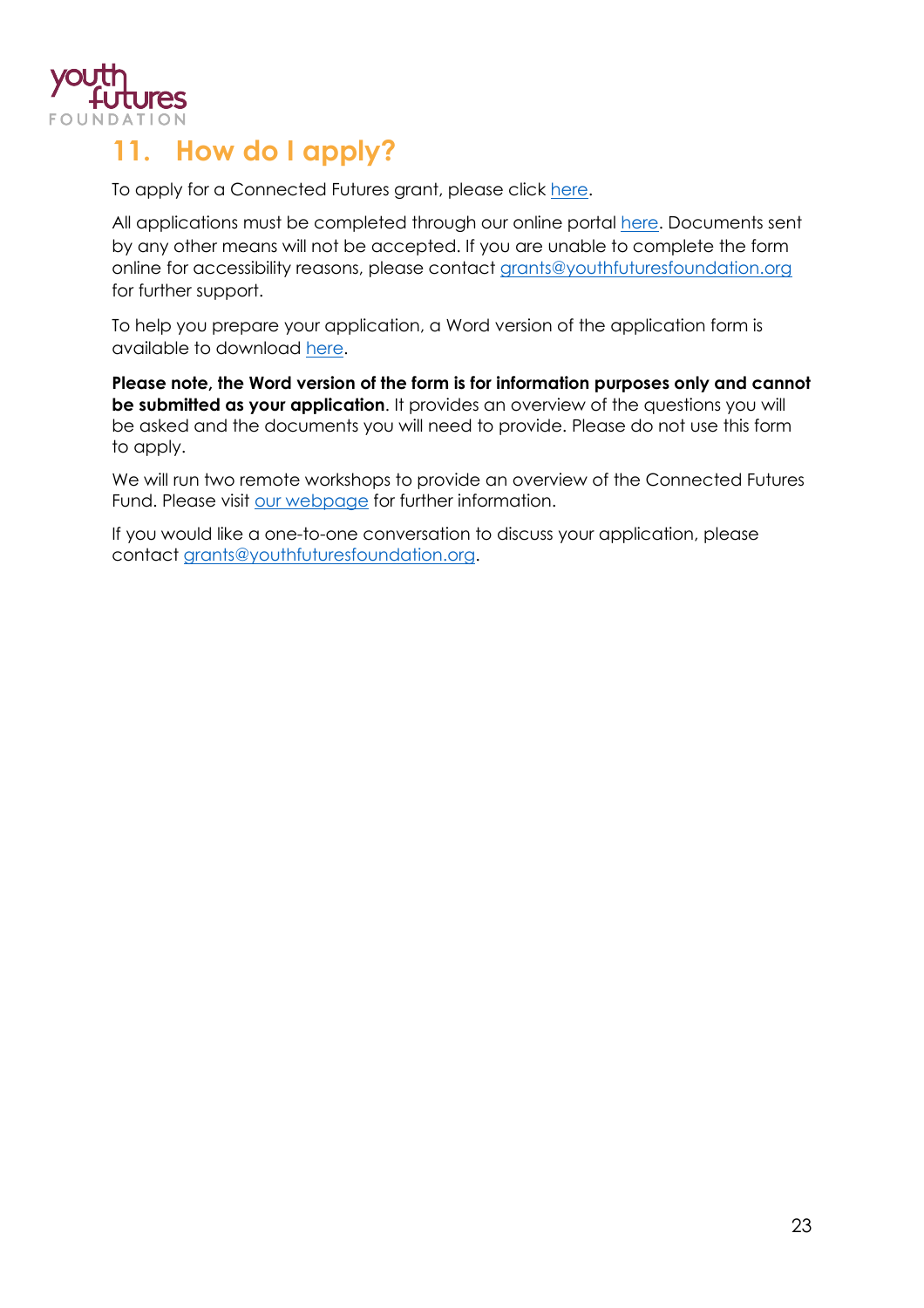

### **12. Key dates**

| Fund launch and portal to applications   | 4 November 2021         |
|------------------------------------------|-------------------------|
| opens                                    |                         |
| Application deadline                     | 17 January 2022*        |
| Shortlist decision                       | February 2022           |
| Site visits to shortlisted organisations | March 2022 - April 2022 |
| Final decision                           | Late April 2022         |
| Phase 1 launch                           | <b>June 2022</b>        |

\* Submissions received after this date and time will not be accepted. Submissions are electronic and close at midnight.

# **13. Further information and FAQs**

Youth Futures has appointed [RocketScience](http://www.rocketsciencelab.co.uk/) to oversee the administration of grants and investments and to support the assessment of applications and monitor the grants awarded.

If you have any questions about the application process, please call us on 020 7553 4539 or email us at: [grants@youthfuturesfoundation.org](mailto:grants@youthfuturesfoundation.org)

A regularly updated list of Frequently Asked Questions and other relevant information can be found [here.](https://youthfuturesfoundation.org/our-work/invest/connected-futures/)

We would like to hear your feedback about our Connected Futures Fund. If you are unsure why we are asking specific questions or asking for certain documents, please contact us for more information.

We will continue to offer funding and support through a variety of funds in 2021 and beyond. If you decide not to apply for this fund, please sign up to our newsletter [here](https://youthfuturesfoundation.org/) to ensure that you receive updates about future grants and investments.